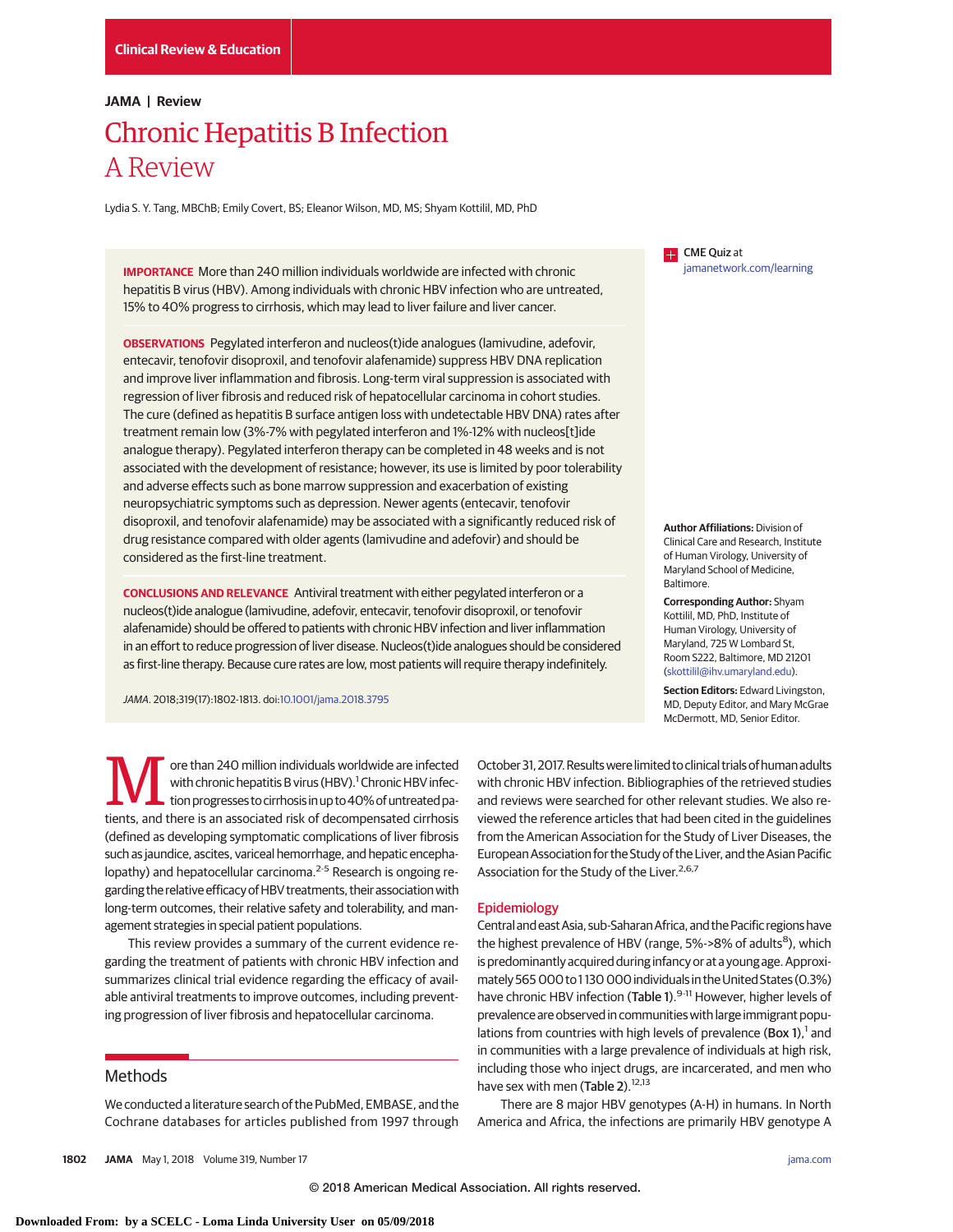|                                | <b>Chronic HBV Infection</b><br>From 1988-2012<br>$(N = 565000 - 1130000)^9$ % |
|--------------------------------|--------------------------------------------------------------------------------|
| HBV genotype <sup>10</sup>     |                                                                                |
| $\overline{A}$                 | 35.0                                                                           |
| B                              | 22.0                                                                           |
| $\mathsf{C}$                   | 31.0                                                                           |
| D                              | 10.0                                                                           |
| Other                          | 2.0                                                                            |
| Race/ethnicity <sup>11,a</sup> |                                                                                |
| Asian or Pacific Islander      | 27.9                                                                           |
| White                          | 13.3                                                                           |
| <b>Black</b>                   | 10.5                                                                           |
| Hispanic                       | 4.1                                                                            |
| Non-Hispanic                   | 3.4                                                                            |
| Unknown                        | 40.7                                                                           |
| $Sex^{11,a}$                   |                                                                                |
| Male                           | 54.7                                                                           |
| Female                         | 45.1                                                                           |
| Age group, y <sup>11,a</sup>   |                                                                                |
| < 25                           | 6.7                                                                            |
| $25 - 39$                      | 33.7                                                                           |
| $40 - 54$                      | 32.4                                                                           |
| >55                            | 27.3                                                                           |

Table 1. Major Epidemiological Characteristics of Patients With Chronic Hepatitis B Virus (HBV) Infection in the United States

<sup>a</sup> Category does not sum to 100% due to rounding.

(HBV genotype C is almost as common in the United States; Table 1), whereas infections in East Asia are most commonly HBV genotypes B and C and infections in Southern Europe and India are HBV genotype D. The HBV genotype A responds most favorably to interferon-based therapy relative to other genotypes,<sup>14</sup> and the HBV genotype C is associated with more advanced liver fibrosis and an increased risk of hepatocellular carcinoma.<sup>15,16</sup> Commercial testing for HBV genotype is not required for clinical care except when interferon-based therapy is considered, or when knowledge of the HBV genotype may aid risk stratification of disease progression.

## Life Cycle and Natural History of Chronic HBV Infection

The HBV virion and life cycle are illustrated in Figure 1. The HBV life cycle includes a phase that occurs within the hepatocyte nucleus in which HBV DNA is converted to a highly stable double-stranded circular DNA structure called covalently closed circular DNA. Hepatitis B virus DNA is also integrated into host DNA. Covalently closed circular DNA serves as a template for transcription of viral RNA, can persist indefinitely within the long-lived hepatocyte nucleus, and serves as a reservoir of viral replication.

The natural history of chronicHBV infection (which results from failure to clear acute infection) varies widely and is affected by host and viral factors. After acute HBV infection, infants are more susceptible to developing chronic HBV infection (90% of infants with acute infection develop chronic infection vs 5%-10% of adults).<sup>16</sup> Chronic HBV infection progresses to liver cirrhosis in up to 40% of untreated patients.<sup>2-4</sup> In an observational study<sup>4</sup> of 673 patients, 30% of patients with cirrhosis developed hepatocellular carcinoma during 10 years of follow-up.

Box 1. Who Should be Screened for Chronic Hepatitis B Virus (HBV) Infection?<sup>a</sup>

- Individuals born in a country with at least moderate prevalence (ie,  $\geq$ 2% of population is positive for HBV surface antigen [HBsAg])<sup>b</sup>
- $\cdot$  Individuals with  $\geq$ 1 parent from a country with high prevalence (ie,  $\geq$ 8% of population is positive for HBsAg)<sup>b</sup>
- All pregnant women
- Household members and sexual partners of anyone infected with chronic HBV
- Individuals within the following groups are at an increased risk  $(\geq$ 2%) of HBV infection: those who are incarcerated, those who inject illicit drugs, men who have sex with men, those who have HIV, and those who have chronic hepatitis C virus infection (Table 2) • Health care workers
- 
- Patients undergoing immunosuppressive therapy (eg, chemotherapy, biological immunomodulators, after a transplant)
- Patients undergoing hemodialysis

Individuals meeting any of these criteria should be screened with serological tests for HBsAg, HBV surface antibody (anti-HBs), and HBV core antibody (anti-HBc). Such individuals also should have access to routine testing and care. If both HBsAg and anti-HBs are negative, then the HBV vaccine should be offered. Nonimmune pregnant women who are at risk of HBV infection (women who inject illicit drugs or who have sexual partners with HBV infection) should be vaccinated. Patients with chronic HBV infection are at risk of HBV reactivation and potentially life-threatening sequelae.

- a Commercially available HBsAg screening tests have a sensitivity and specificity greater than 98%.
- <sup>b</sup> All of Africa (>8% in most sub-Saharan and Western African countries), most of Asia except Japan (>8% in Mongolia, Vietnam, and Laos; >5% in China), Pacific Islands (>8%), New Zealand (>4%), Eastern Europe, Russia, Italy, Middle East (except Israel, Iran, Iraq, Lebanon), Ecuador and Peru, and the Caribbean (Haiti >8%).<sup>1</sup>

Chronic HBV infection accounts for at least 50% of hepatocellular carcinoma cases, $17$  and primary liver cancer (approximately 75%-90% of cases are hepatocellular carcinoma) is the second most common cause of death from cancer in the world.<sup>18</sup> Among patients with HBV infection, hepatocellular carcinoma can develop in the absence of cirrhosis (approximately 10% of cases in a large Veteran's Affairs cohort of 8539 patients)<sup>19</sup>; however, hepatocellular carcinoma is typically preceded by cirrhosis (70%- 90% of patients).<sup>5</sup>

#### **Diagnosis**

Serological markers can be used to diagnose and distinguish between acute and chronic infections. Commercially available serological tests detect HBV surface antigen (HBsAg), HBV envelope antigen (HBeAg), HBV surface antibody (anti-HBs), HBV core antibody (anti-HBc), HBV envelope antibody (anti-HBe), and HBV DNA (Table 3).20 Chronic HBV infection is defined as detection of HBsAg on 2 occasions measured at least 6 months apart.

Individuals at risk for HBV infection (populations with  $\geq$ 2% prevalence of HBV infection) should be screened with serological tests for the presence of HBsAg, anti-HBs, and anti-HBc, and offered a vaccine if not immune (Box 1). Among individuals who recover from HBV infection, 80% will develop anti-HBs and all will develop anti-HBc.<sup>20</sup> Therefore, testing for anti-HBc is important for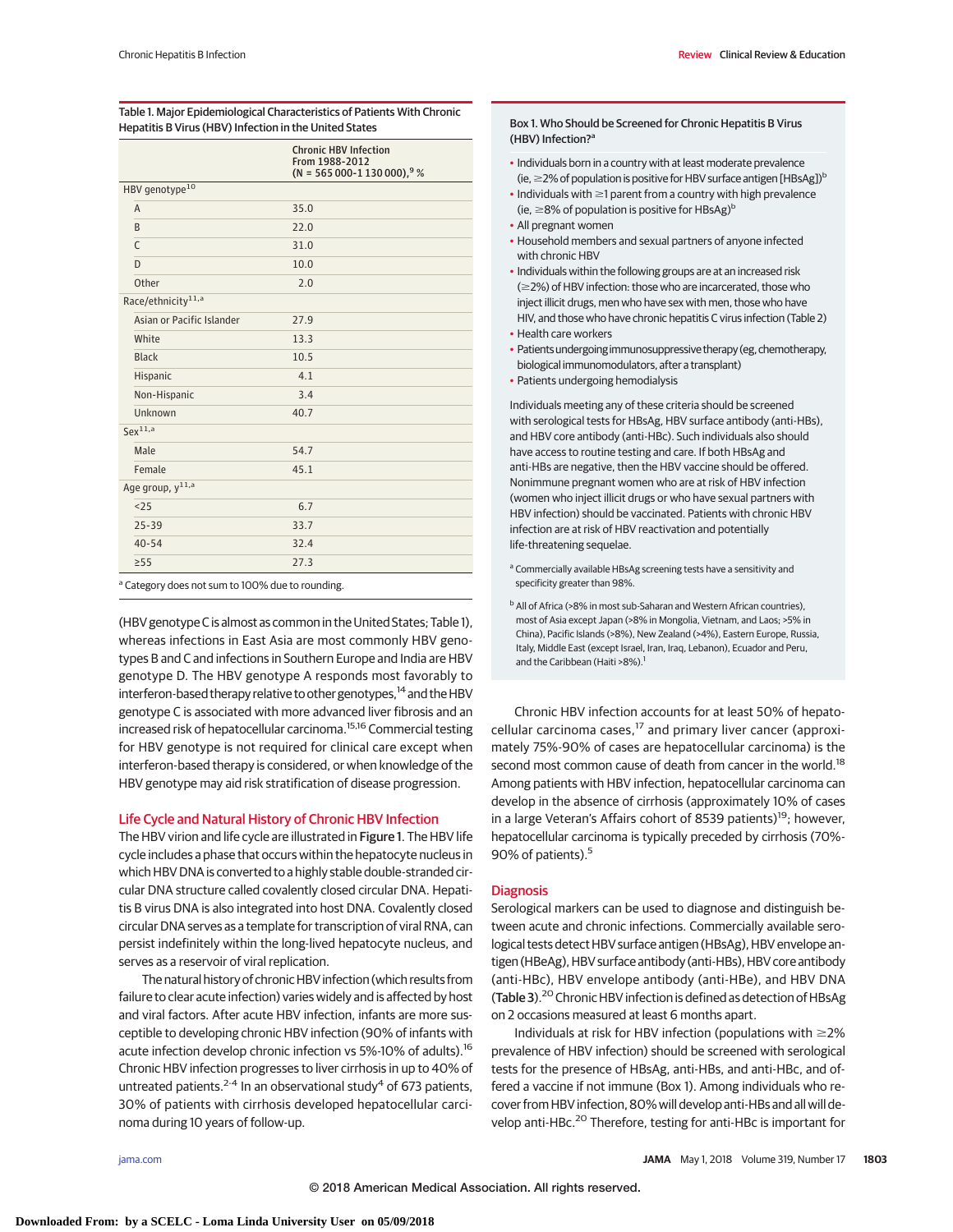| Table 2. Patient Groups at Risk for Hepatitis B Virus (HBV) Infection <sup>12</sup> |                                       |
|-------------------------------------------------------------------------------------|---------------------------------------|
| <b>Group Description</b>                                                            | Prevalence Range for HBV Infection, % |
| A household contact of an individual with chronic HBV                               | $3.0 - 20.0$                          |
| A sexual contact of an individual with chronic HBV                                  | $3.5 - 9.0$                           |
| Individuals born outside the United States <sup>a</sup>                             | $1.0 - 2.6$                           |
| Individuals infected with HIV                                                       | $4.0 - 17.0$                          |
| Individuals who inject illicit drugs                                                | $2.7 - 11.0$                          |
| Men who have sex with men                                                           | $1.0 - 3.0$                           |
| Individuals who are incarcerated $^{13}$                                            | $0.3 - 3.1$                           |

<sup>a</sup> Additional information appears in Box 1.



The hepatitis B virion is a small enveloped DNA virus consisting of an outer lipoprotein envelope and an inner nucleocapsid core that houses the viral genome. The viral genome codes for all of the viral proteins required for replication: hepatitis B virus (HBV) surface antigen (HBsAg; 3 different sizes: small, medium, large), HBV core antigen (HBcAg), HBV envelope antigen (HBeAg), X protein, and HBV polymerase. The virus binds to the sodium taurocholate co-transporting polypeptide (NTCP) receptor on the surface of hepatocytes and is endocytosed, releasing its DNA-containing nucleocapsid into the cytoplasm where it is transported to the nucleus. In the nucleus, viral DNA in its relaxed circular form is repaired and converted to closed covalent circular DNA (cccDNA). Integration of HBV DNA into the host genome also takes place. The cccDNA functions as a minichromosome and template for transcription of viral RNA. Due to the long half-life of hepatocytes, cccDNA will persist indefinitely within the host hepatocyte nucleus, thereby serving as a reservoir for reactivation of viral replication. Nucleos(t)ide analogues inhibit reverse transcription by HBV polymerase. mRNA indicates messenger RNA; L mRNA, large surface antigen mRNA; S mRNA, small and medium surface antigen mRNA; X mRNA, X protein mRNA.

identifying individuals who may have been previously infected (further described in Table 3). Individuals younger than 19 years should be vaccinated. Individuals in high-risk groups who were vaccinated as infants or schoolchildren should still be screened to determine immunity (or lack of) to HBV. Individuals with anti-HBs levels of less than 10 IU/L are considered not immune.

© 2018 American Medical Association. All rights reserved.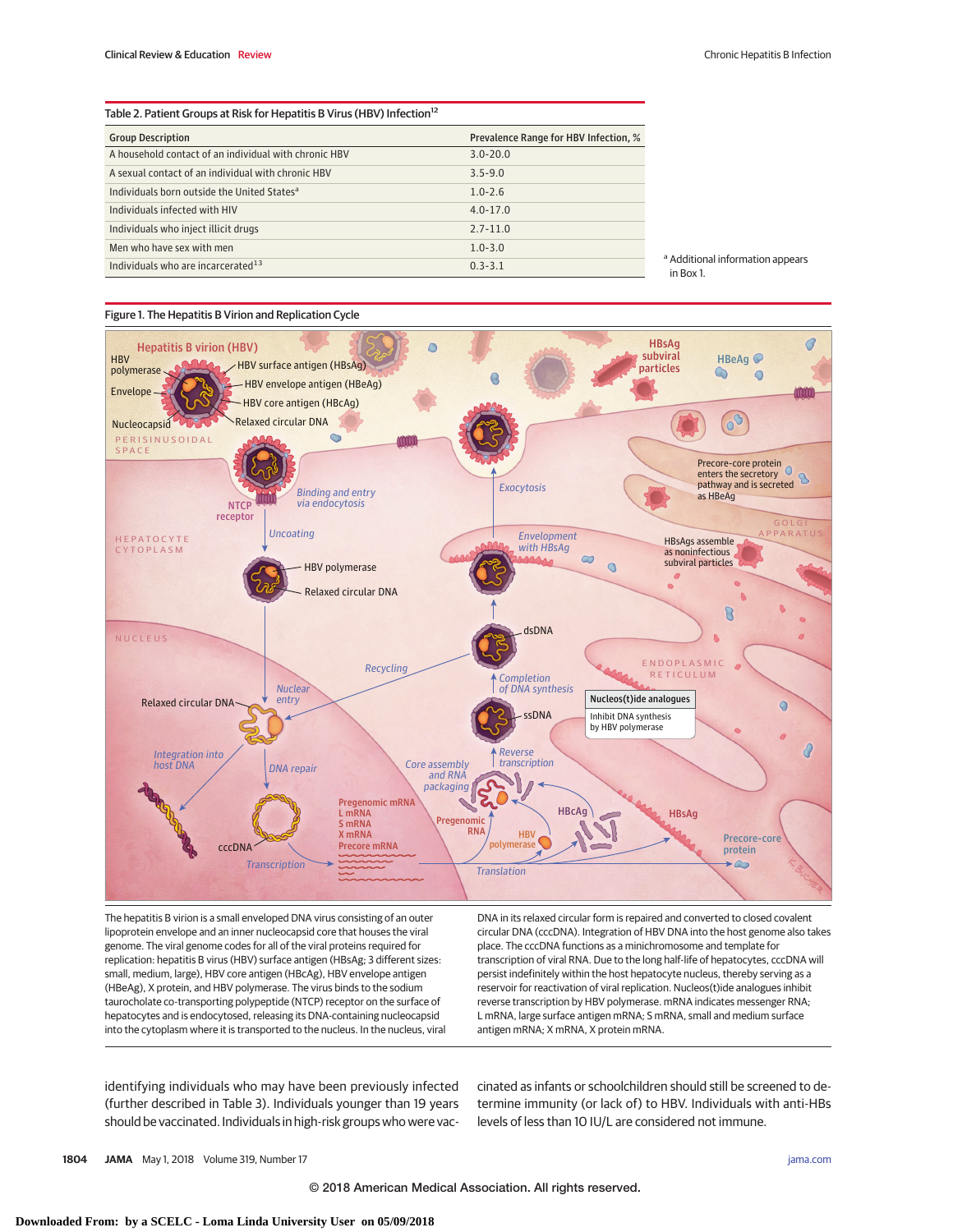| Interpretation                                                              | <b>HBsAq</b> | Anti-HBs | Anti-HBc | <b>HBV DNA Detected</b>    | <b>Interpretation Details</b>                                                                                                                                                                                                                                                                                                                                                                                                                             |
|-----------------------------------------------------------------------------|--------------|----------|----------|----------------------------|-----------------------------------------------------------------------------------------------------------------------------------------------------------------------------------------------------------------------------------------------------------------------------------------------------------------------------------------------------------------------------------------------------------------------------------------------------------|
| <b>HBV</b> infection                                                        | Positive     | Negative | Positive | Positive                   | • Presence of HBsAq for >6 mo defines chronic infection<br>• In acute infection, anti-HBc is in the form of IqM                                                                                                                                                                                                                                                                                                                                           |
| Resolved infection                                                          | Negative     | Positive | Positive | Negative                   | • Adults infected with HBV will resolve infection within 6 mo<br>• HBsAg is no longer detected (termed HBsAg loss)<br>• 80% of adults will develop anti-HBs (termed anti-HBs<br>seroconversion) <sup>20</sup><br>• Anti-HBc is present in the form of IqG                                                                                                                                                                                                 |
| Immunity                                                                    | Negative     | Positive | Negative | Negative                   | • Immunity gained through vaccination                                                                                                                                                                                                                                                                                                                                                                                                                     |
| Isolated core                                                               | Negative     | Negative | Positive | Negative or positive       | • Undetectable HBV DNA: previous infection without<br>anti-HBs or level of anti-HBs is below the level of detection<br>by serological test <sup>a</sup><br>• Detectable HBV DNA: occult HBV infection <sup>a</sup><br>• Period during acute infection either immediately after<br>infection and before the appearance of HBsAg or during<br>resolution of infection after HBsAq loss and before<br>appearance of anti-HBs<br>• False-positive test result |
| Abbreviations: anti-HBc, HBV core antibody; anti-HBs, HBV surface antibody; |              |          |          |                            | <sup>a</sup> Individuals at risk for disease reactivation and should be identified prior to                                                                                                                                                                                                                                                                                                                                                               |
| HBsAg, HBV surface antigen.                                                 |              |          |          | immunosuppressive therapy. |                                                                                                                                                                                                                                                                                                                                                                                                                                                           |

## Presentation

Individuals with chronic HBV infection are typically asymptomatic and are diagnosed during routine health maintenance or screening (eg, blood donation or an evaluation for an elevated level of liver enzymes). Among adults with acute HBV infection, only 5% to 10% will progress to chronic HBV infection. Only one-third of adults develop symptoms (eg, fever, fatigue, malaise, abdominal pain, jaundice) during an acute HBV infection. The remainder have subclinical or asymptomatic illness that may be undetected.<sup>21</sup>

#### Phases of Chronic HBV Infection

Hepatitis B virus does not kill cells directly. Recognition of the virus as a foreign antigen activates the host immunity to target and destroy infected liver cells, resulting in inflammation and necrosis of liver tissue. However, this process occurs intermittently throughout the course of chronic HBV infection. A patient with chronic HBV infection can transition between periods (or phases) of immunologic activity and inactivity, possibly several times during a lifetime. Repeated periods of immunologic activity with associated liver injury leads to liver fibrosis and hepatocellular carcinoma (Figure 2).

Chronic HBV infection is divided into 4 phases: immunotolerance, HBeAg-positive immunoactive disease, HBeAg-negative inactive disease (inactive chronic HBV or low replicative), and HBeAg-negative immunoreactive disease. These phases do not have unique clinical presentations. Individuals in the immunotolerance and HBeAg-negative inactive disease phases are asymptomatic and individuals in the HBeAg-positive immunoactive and HBeAg-negative immunoreactive disease phases can range from asymptomatic to having liver failure. Therefore, serological markers are needed to determine disease phase.

The biomarkers used to determine the phase of chronic HBV infection consist of the presence or absence of HBeAg and anti-HBe, the quantity of HBV DNA (known as HBV DNA level), level of alanine aminotransferase (ALT; a sensitive marker of liver inflammation), and the presence or absence of intrahepatic necroinflammation and fibrosis. Combining these markers provides information about the presence of intrahepatic immunologic activity, which is a measure of damage to liver cells and is clinically important in determining the need for treatment initiation.

Figure 2 summarizes the serological and histological criteria in each phase of chronic HBV.<sup>6,7,16,18,22-26</sup> There are 2 immunologically active phases (the HBeAg-positive immunoactive phase and the HBeAg-negative immunoreactive phase) and 2 immunologically inactive phases (the HBeAg-negative immunotolerance phase and the HBeAg-negative inactive phase).

Patients with acute HBV infection (infected perinatally or later in life) are positive for HBeAg. If chronic HBV infection develops over time, patients can become negative for HBeAg (which is termed HBeAg loss). This usually represents partial host immune control of the infection (ie, host mitigation of liver inflammation), and the patient transitions from HBeAg-positive to HBeAg-negative serostatus in most cases (67%-80%), which is associated with a decrease in HBV DNA level (<2000 IU/mL) and cessation of liver inflammation and injury (the HBeAg-negative inactive disease phase). The duration of each phase is not well described; however, by the fourth decade of life, most individuals with chronic HBV who were infected perinatally have undergone HBeAg loss and only 6% to 10% of adults aged 40 years or older remain positive for HBeAg.<sup>26</sup>

At any time during the course of chronic HBV infection, spontaneous, immunologic clearance of chronic HBV infection (defined as HBsAg loss with or without seroconversion to anti-HBs combined with an undetectable HBV DNA level in the peripheral blood) may occur. Immunologic clearance is associated with improved survival and reduced risk of liver failure and hepatocellular carcinoma<sup>27</sup> and occurs at an annual rate of 0.5% to 2% in the absence of treatment.<sup>16,28</sup>

#### Key Concepts for HBV Cure

Three categories of cure have been defined: virological, functional (also referred to as immunologic cure), and partial. Virological cure is defined as eradication of HBV DNA from the blood and liver (with continued positive serological test results for anti-HBc with or without anti-HBs). Once hepatocytes are infected with HBV, a reservoir of covalently closed circular DNA is established in the nucleus of hepatocytes, contributing to the persistence of HBV infection (Figure 1).

Covalently closed circular DNA cannot be eradicated from liver cells; therefore, virological cure is unattainable and theoretical.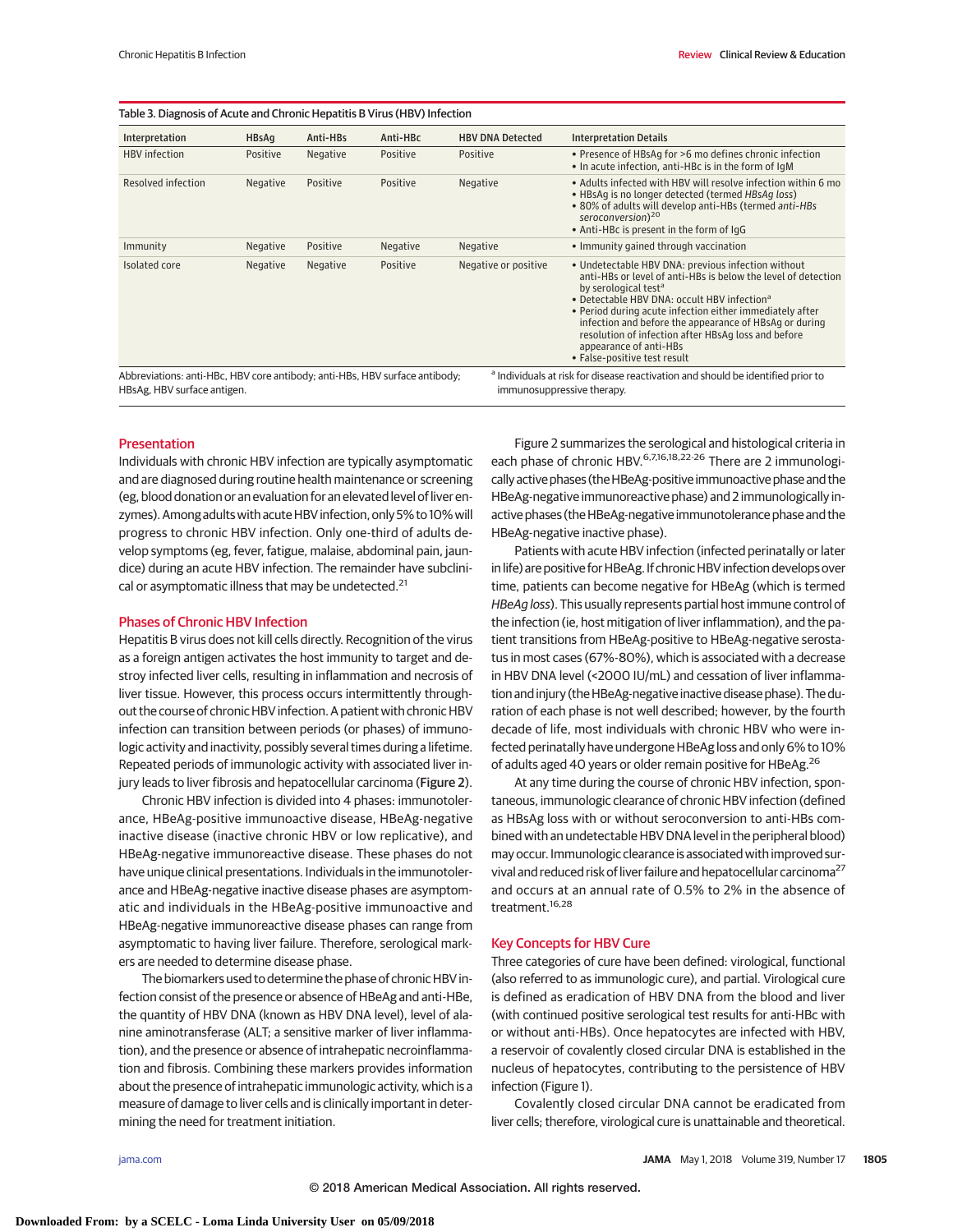#### Figure 2. Phases of Chronic Hepatitis B Virus (HBV) Infection

|                               | Perinatal infection                                                                       | Infection in adults                                                                                                                                     |                                                                                                                                                                                                                                                                                                                                                                                                                               |                                                                                                                                                                                                                                        |
|-------------------------------|-------------------------------------------------------------------------------------------|---------------------------------------------------------------------------------------------------------------------------------------------------------|-------------------------------------------------------------------------------------------------------------------------------------------------------------------------------------------------------------------------------------------------------------------------------------------------------------------------------------------------------------------------------------------------------------------------------|----------------------------------------------------------------------------------------------------------------------------------------------------------------------------------------------------------------------------------------|
|                               |                                                                                           |                                                                                                                                                         |                                                                                                                                                                                                                                                                                                                                                                                                                               |                                                                                                                                                                                                                                        |
| <b>Disease</b><br>phase       | HBeAq-positive<br>immunotolerant disease                                                  | <b>HBeAg loss</b><br>HBeAq-positive<br>immunoactive disease<br>HBeAa<br>seroreversion                                                                   | HBeAq-negative<br>inactive disease<br>(low replicative phase)                                                                                                                                                                                                                                                                                                                                                                 | HBeAq-negative<br>immunoreactivation<br>disease                                                                                                                                                                                        |
| <b>HBsAg</b>                  | Positive                                                                                  | Positive                                                                                                                                                | Positive                                                                                                                                                                                                                                                                                                                                                                                                                      | Positive                                                                                                                                                                                                                               |
| <b>HBeAg</b>                  | Positive                                                                                  | Positive                                                                                                                                                | Negative                                                                                                                                                                                                                                                                                                                                                                                                                      | Negative                                                                                                                                                                                                                               |
|                               |                                                                                           |                                                                                                                                                         |                                                                                                                                                                                                                                                                                                                                                                                                                               |                                                                                                                                                                                                                                        |
| Anti-HBe                      | Negative                                                                                  | Negative or positive                                                                                                                                    | Positive                                                                                                                                                                                                                                                                                                                                                                                                                      | Positive                                                                                                                                                                                                                               |
| <b>ALT</b>                    | Normal                                                                                    | Elevated > 2 times upper limit<br>of normal <sup>a</sup><br>Levels may fluctuate <sup>b</sup>                                                           | Normal                                                                                                                                                                                                                                                                                                                                                                                                                        | Elevated > 2 times upper limit<br>of normal <sup>a</sup><br>Levels may fluctuate <sup>b</sup>                                                                                                                                          |
| <b>HBV DNA</b>                | $\geq$ 20000 IU/mL<br>(typically > 1 million IU/mL)                                       | ≥ 20000 IU/mL<br>Levels may fluctuate                                                                                                                   | <2000 IU/mL                                                                                                                                                                                                                                                                                                                                                                                                                   | $\geq$ 2000 IU/mL<br>Levels may fluctuate                                                                                                                                                                                              |
| Liver<br>histology            | None to mild inflammation                                                                 | Moderate to severe necrosis<br>and inflammation                                                                                                         | None to mild inflammation<br>May have fibrosis from<br>previous inflammation                                                                                                                                                                                                                                                                                                                                                  | Moderate to severe necrosis<br>and inflammation<br>May have fibrosis from<br>previous inflammation                                                                                                                                     |
| Clinical<br>presentation      | Asymptomatic                                                                              | Ranges from asymptomatic<br>to symptomatic liver failure<br>with jaundice <sup>26</sup>                                                                 | Asymptomatic                                                                                                                                                                                                                                                                                                                                                                                                                  | Ranges from asymptomatic<br>to symptomatic liver failure<br>with jaundice <sup>26</sup>                                                                                                                                                |
| <b>Treatment</b><br>indicated | <b>No</b>                                                                                 | Yes                                                                                                                                                     | N <sub>0</sub>                                                                                                                                                                                                                                                                                                                                                                                                                | Yes                                                                                                                                                                                                                                    |
| <b>Comments</b>               | In perinatal infection, this phase<br>may last into the third or fourth<br>decade of life | Individuals who acquire HBV<br>infection as adults may rapidly<br>transition from the immunotolerant<br>phase to HBeAg-positive<br>immunoactive disease | 67%-80% of individuals remain<br>in this phase indefinitely<br>~30% will have recurrent episodes of<br>immunoactivation and intrahepatic<br>inflammation (HBeAg-negative<br>persistent immunoactive disease)<br>that requires treatment <sup>22</sup><br>4%-20% may become positive again<br>for HBeAg (seroreversion) <sup>6</sup><br>10%-20% will develop HBeAg-negative<br>immunoreactivation disease <sup>6,7,23-25</sup> | This phase most commonly<br>occurs as the result of mutant<br>variants of HBV with impaired<br>HBeAg production and is<br>associated with accelerated<br>progression of liver disease<br>and hepatocellular<br>carcinoma <sup>16</sup> |
|                               |                                                                                           |                                                                                                                                                         |                                                                                                                                                                                                                                                                                                                                                                                                                               |                                                                                                                                                                                                                                        |

Chronic HBV infection is divided into 4 phases. Patients transition between phases (ie, better and then worse or worse and then better). Not all patients will go through all of these phases. Some patients may transition through the phases rapidly such that distinct phases may not be discerned in clinical practice. Alternative nomenclature refers to phases of chronic HBV infection without intrahepatic inflammation and fibrosis as chronic infection, and those phases with intrahepatic inflammation and fibrosis as chronic hepatitis. Only 6% to 10% of adults older than 40 years who acquired chronic HBV

infection perinatally remain positive for HBeAg.26 Anti-HBe indicates HBV envelope antibody; ALT, alanine aminotransferase.

<sup>a</sup> The upper limit of normal for ALT level was defined by the American Association for the Study of Liver Diseases as 19 IU/mL for women and 30 IU/mL for men.<sup>6</sup>

<sup>b</sup> The immunoactive and immunoreactive phases may occur with ALT levels within 2 times the upper limit of normal.<sup>23</sup>

Functional cure is defined as HBsAg loss combined with undetectable levels of HBV DNA in the peripheral blood that is sustained indefinitely after a finite course of therapy. Partial cure is characterized by a low (<2000 IU/mL) to undetectable level of HBV DNA maintained indefinitely after treatment is stopped, but with detectable HBsAg.<sup>29</sup> Unlike virological cure, functional cure is attainable but occurs in only 3% to 11% of patients treated with interferon therapy.<sup>6,14,30-32</sup> HBeAg loss is associated with a decreased level of HBV DNA (termed HBV DNA suppression) and normalization of ALT level (indicative of reduced hepatic inflammation); therefore, partial cure is defined by HBeAg loss combined with a sustained low to undetectable level of HBV DNA and a normal ALT level.

The persistence of covalently closed circular DNA allows HBV infection to reactivate in individuals with previous functional cure (reversion to a detectable level of HBV DNA or HBsAg in a person who was previously negative for both) who are undergoing immunosuppressive therapy (eg, treatment with the B-cell-depleting chemotherapy agent rituximab). The incidence of reactivation among patients who have immunologically cleared HBV (negative for HBsAg and positive for anti-HBc) ranges from 1.5% to 23.8%.<sup>33</sup>

The US Food and Drug Administration issued a warning regarding HBV reactivation in association with direct-acting antiviral agents during treatment for chronic hepatitis C virus that was based on 29 reported cases between November 2013 and October 2016.<sup>34</sup> However, a recent study<sup>35</sup> conducted from January 2014 through September 2016 of 62 290 veterans treated for chronic hepatitis C virus infection with direct-acting antiviral agents reported only 1 case of reactivation of resolved HBV infection.

## Evaluation of a Patient With Chronic HBV Infection Phase Assessment

Individuals with chronic HBV infection should be evaluated to determine the phase of infection and for the presence of liver inflammation and fibrosis (Figure 2). In addition to a comprehensive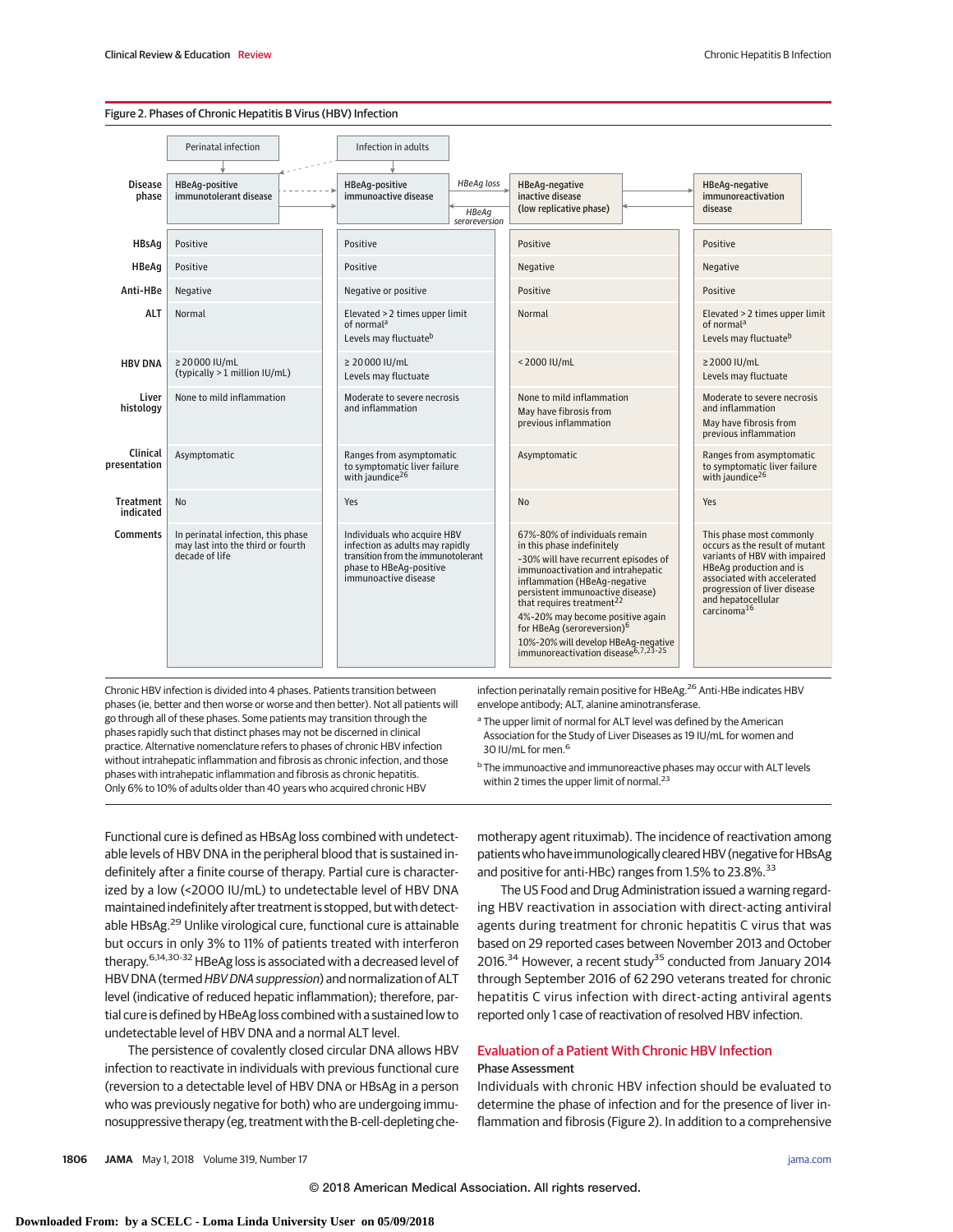Box 2. Evaluation of a Patient With Chronic Hepatitis B Virus (HBV) Infection<sup>a</sup>

#### **Laboratory Tests**

Quantitative HBV DNA

HBV envelope antigen (HBeAg) and HBV envelope antibody (anti-HBe)

Screening for HIV, hepatitis C virus, hepatitis A virus immunity

Complete blood cell count

Complete metabolic panel (glucose, electrolytes, assessment of renal and liver function, including measurement of liver enzyme level)

**Liver Fibrosis Evaluation**

Liver biopsy

#### Transient elastography

If either of the above is not available, a blood test should be used (types of blood tests include: FibroSure, FIB-4 [a score based on levels of aspartate aminotransferase {AST} and alanine aminotransferase and age], and APRI [AST-to-platelet ratio index])<sup>b</sup>

#### **Health Maintenance**

Hepatocellular carcinoma screening with ultrasonography, computed tomography, or magnetic resonance imaging

#### Hepatitis A vaccine

<sup>a</sup> Defined as 2 positive test results for HBV surface antigen measured at least 6 months apart.

<sup>b</sup> Cutoffs for advanced fibrosis (including cirrhosis based on FIB-4 and APRI scores) were originally validated among patients with chronic hepatitis C virus and HIV co-infection. The validity of the same cutoffs for patients with chronic HBV infection are unclear. In a study of 575 patients with chronic HBV infection who underwent a liver biopsy, increases in APRI and FIB-4 scores correlated with Ishak grade (P < .001). However, the scores overlapped and an APRI score greater than 2.0 and an FIB-4 score greater than 3.25 missed advanced fibrosis or cirrhosis in 113 of 139 patients and 179 of 195 patients, respectively.<sup>36</sup> In a meta-analysis of FibroTest (name of the test in Europe; called FibroSure in the United States), there was a correlation with fibrosis diagnosis by METAVIR grade in 2494 patients, sensitivity for cirrhosis was 62% (95% CI, 47%-75%), and specificity was 91% (95% CI, 88%-93%).<sup>37</sup>

history and physical, the following blood tests should be obtained: HBV DNA level by quantitative polymerase chain reaction assay, complete metabolic panel, complete blood cell count, and serological testing for HBeAg and anti-HBe.

Because levels of ALT and HBV DNA fluctuate during the immunoactive phases, differentiating between these phases and the inactive chronic HBV phase requires serial measurements (at least every 3 months for ≥1 year). Additional items for consideration when evaluating a patient with chronic HBV infection appear in **Box 2**.<sup>36,37</sup>

#### Liver Fibrosis Staging

Liver biopsy remains the gold standard for establishing the presence of liver inflammation and fibrosis; however, a biopsy is associated with significant risks, including bleeding  $(0.60\%)^{38}$  and injury to other organs (0.08%),<sup>39</sup> and is subject to sampling error that can underestimate disease presence.<sup>40</sup> In 1 study,<sup>41</sup> 51 participants underwent 2 liver biopsies on the same day. Discordance (severe fibrosis in one sample but not the other) occurred in 12% of the participants.

Transient elastography, which is an imaging technique that uses vibration pressure waves to measure liver stiffness, can be used as a noninvasive alternative to liver biopsy.<sup>42</sup> If liver biopsy or transient elastography are not available or clinically feasible, proprietary composite biomarker scoring systems (FibroSure, aspartate aminotransferase [AST]-to-platelet ratio index [APRI], and FIB-4 [a score based on levels of AST and ALT and age]), which use biochemicalmarkers to determine the likelihood of cirrhosis, can be used; however, the data regarding these scores and their correlation with Ishak and METAVIR liver pathology scores in chronic HBV infection are variable (Box 2).  $36,37,43$ 

#### Initiating Antiviral Treatment

The therapeutic goals are to reduce the risk of liver failure and hepatocellular carcinoma. Treatment is indicated during the immunoactive phase of chronic HBV infection when liver injury and fibrosis occur. The immunoactive phase is when a patient has an ALT level greater than the upper limit of normal in combination with a high HBV DNA level (>2000 IU/mL if negative for HBeAg or >20 000 IU/mL if positive for HBeAg), or if a patient has evidence of at least moderate liver inflammation or fibrosis. Patients with cirrhosis should be treated regardless of ALT level and at any detectable level of HBV DNA.

Furthermore, because a high level of HBV DNA is strongly associated with liver disease progression, treatment should also be offered to patients with HBV DNA levels greater than 20 000 IU/mL and elevated ALT levels regardless of fibrosis stage. Clinical response to treatment is based on serological, biochemical, and virological responses (Box 3).

## Overview of the Available Therapies for the Treatment of Chronic HBV Infection

There are 7 antiviral treatments for chronic HBV infection available in the United States, and the mechanisms of action and adverse effects appear in **Table 4**.<sup>2,7,14,31,32,44-62 These antiviral treatments</sup> can be categorized into 2 groups: interferons and nucleos(t)ide analogues.

#### Interferons

Mechanisms of Action and Adverse Effects | Interferons (alfa, beta, and gamma) are cytokines that are endogenously produced by immune system cells in response to viral infections. All have antiviral and immunomodulatory effects; however, alfa and beta interferons have more potent antiviral actions. Injectable formulations of pegylated interferon alfa (pegylated interferon alfa-2a and alfa-2b) are available for HBV therapy.

The exact mechanism through which interferons have an antiviral effect is not understood, but it is believed to have both direct antiviral (degradation of covalently closed circular DNA and viral messenger RNA and inhibition of viral DNA) and host immunomodulation effects (boosting host immune response against infected hepatocytes, facilitating viral clearance).63,64

Pegylated interferon therapy is administered once weekly as a subcutaneous injection for 48 weeks. Its use is limited by adverse effects, which include cytopenia, exacerbations of neuropsychiatric symptoms such as depression and insomnia,<sup>14,32</sup> and induction of thyroid autoantibodies.<sup>65</sup> The frequency of adverse effects is summarized in Table 4.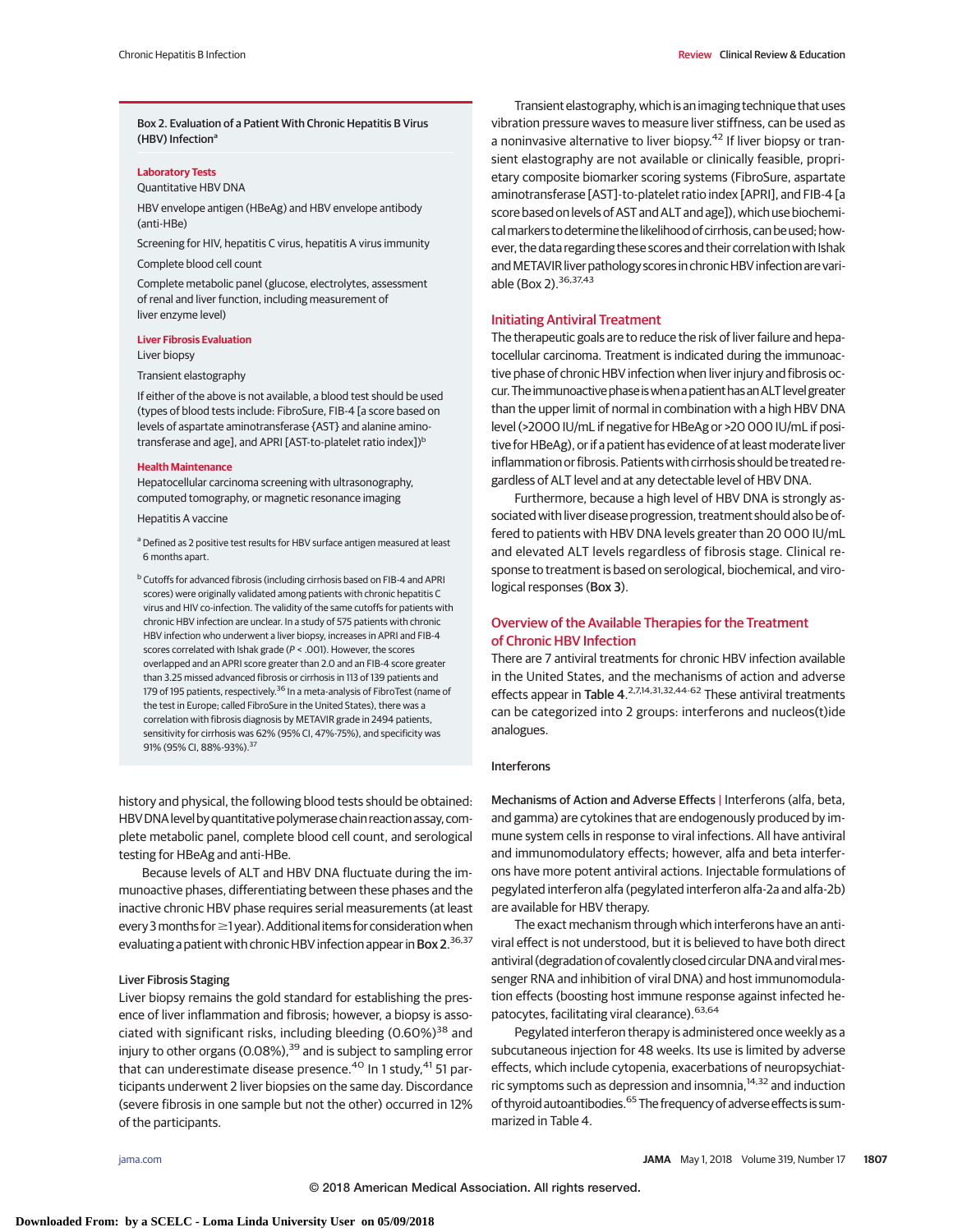Box 3. Treatment Outcome Measures for Chronic Hepatitis B Virus (HBV) Infection<sup>a</sup>

#### **Serological Response to Treatment**

HBV surface antigen (HBsAg) loss

The presence of HBsAg is a marker of persistent chronic infection. The HBsAg loss (undetectable HBsAg by commercially available assays) can be followed by the presence of HBV surface antibody (anti-HBs; known as anti-HBs seroconversion) and is associated with sustained undetectable levels of HBV DNA and improved prognosis. This is considered functional cure, but occurs at very low rates both on and off treatment.

#### HBV envelope antigen (HBeAg) loss

The role of HBeAg is not fully understood. However, detection of HBeAg (HBeAg-positive disease) is associated with increased replicative activity (HBV DNA levels can be >1 million IU/mL) and infectivity. Serological transition from HBeAg positive to negative is associated with reductions in liver inflammation and HBV DNA level. The HBeAg loss may be associated with detection of HBV envelope antibody (anti-HBe). It is not known whether production of anti-HBe is associated with improved prognosis.

#### **Virological Response to Treatment**

#### HBV DNA suppression

Inhibition of HBV DNA replication results in a reduction of HBV DNA level measured in blood. A reduction of HBV DNA level to below the level of local assay detection is the cornerstone of available antiviral treatment, especially the nucleos(t)ide analogues.

#### **Biochemical Response to Treatment**

Alanine aminotransferase normalization

Level of alanine aminotransferase is a surrogate marker of hepatic inflammation. Reduction to a normal level (termed normalization) is used to monitor response to treatment and is associated with improvement in liver inflammation and damage.

#### **Histological Response to Treatment**

Liver biopsy

Monitoring response to treatment via a liver biopsy is not routinely recommended in clinical practice.

<sup>a</sup> For patients symptomatic with liver failure, improvement in symptoms such as ascites and hepatic encephalopathy can be a measure of clinical response.

Efficacy of Pegylated Interferon | In randomized clinical trials, pegylated interferon achieved higher rates of HBeAg loss (30% vs 21% with lamivudine,  $P < .001$ ).<sup>31</sup> Long-term follow-up of patients treated with interferon has demonstrated an association between therapeutic response (with HBeAg loss and sustained HBV DNA suppression) and higher incidence of HBsAg loss, <sup>66</sup> improved liver histology, <sup>67</sup> and a reduction in cirrhosis and hepatocellular carcinoma compared with untreated controls.<sup>68</sup> However, overall responses remain suboptimal in that only approximately one-third of patients achieve HBeAg loss and fewer achieve HBsAg loss.

#### Nucleos(t)ide Analogues

Adverse Effects | The following 5 nucleos(t)ide analogues are available in the United States: lamivudine, adefovir, entecavir, tenofovir disoproxil,and tenofoviralafenamide. The nucleos(t)ideanaloguesinhibit the RNA-dependent DNA polymerase reverse transcriptase.

Nucleos(t)ide analogues are oral medications taken once daily. These drugs have been well tolerated and adverse effects were generally mild to moderate in clinical trials. All nucleos(t)ide analogues carry a warning on their package inserts for lactic acidosis and severe hepatomegaly $69-72$ ; however, these adverse events were observed among patients taking the older nucleoside analogues such as stavudine and didanosine for HIV infection and these types of adverse events have not occurred in clinical trials for chronic HBV infection.

The most common adverse effects were fatigue (3.3%- 10.4%), dizziness (5.0%-6.6%), headache (4.9%-15.5%), and nausea (3.0%-10.0%).<sup>51,58,61,73-75</sup> In trials of maternal-fetal transmission, there were no differences in fetal development and infant growth associated with nucleos(t)ide analogue therapy compared with no therapy.<sup>76,77</sup>

Tenofovir disoproxil is renally excreted. Due to its structural similarities with adefovir and cidofovir (both are known to cause clinically significant proximal tubule toxicity), there have been concerns for renal toxicity with its use (eg, Fanconi syndrome, diabetes insipidus, and bone demineralization). However, in phase 3 clinical trials<sup>78-80</sup> including 444 patients, Fanconi syndrome and diabetes insipidus were not reported after 144 to 240 weeks of treatment. One study of 280 patients<sup>78</sup> reported a mean decline in bone mineral density of 0.98% and 2.54% at the spine and hip after 240 weeks of treatment with tenofovir disoproxil. However, the fracture incidence was low (10 fractures among 7 patients) and was related to trauma, not use of the study drug.

The clinical significance of these bone density changes among patients taking tenofovir disoproxil is unclear and this drug has not been compared with placebo. Closer monitoring of renal function is warranted while patients are taking tenofovir disoproxil; however, there are no recommendations to increase bone density screening beyond age-appropriate preventive health recommendations. Similar to tenofovir disoproxil, tenofovir alafenamide is a prodrug of tenofovir, but has greater stabilitywithin plasma, resulting in higher levels of the active drug within liver cells, less systemic exposure, and less renal- and bone-related adverse effects compared with tenofovir disoproxil. This is consistent with short-term phase 3 studies, but long-term follow-up data are needed.

Efficacy | Lamivudine,  $46-50$  adefovir,  $53-55$  entecavir,  $81$  and tenofovir disoproxil<sup>82</sup> show histological improvement and reduce the level of HBV DNA in the blood in randomized trials of patients with HBeAgpositive and HBeAg-negative immunoactive disease compared with placebo. After 1 year of treatment with lamivudine or adefovir, histological improvement was observed in 53% to 64% of patients compared with 23% to 33% of patients who received placebo (P < .001 in all studies); and 60% of patients treated with adefovir for 1 year had HBV DNA levels below detection (compared with 0% in the placebo group).46,50,54,55

In a study by Liaw et al,<sup>48</sup> 651 patients were randomized to receive lamivudine or placebo. Treatment with lamivudine (median, 32 months) reduced the rate of overall liver disease progression among patients with advanced liver disease from 17.8% to 7.8%  $(P = .001)$ ; furthermore, the incidence of hepatocellular carcinoma was less frequent with lamivudine compared with placebo (3.95%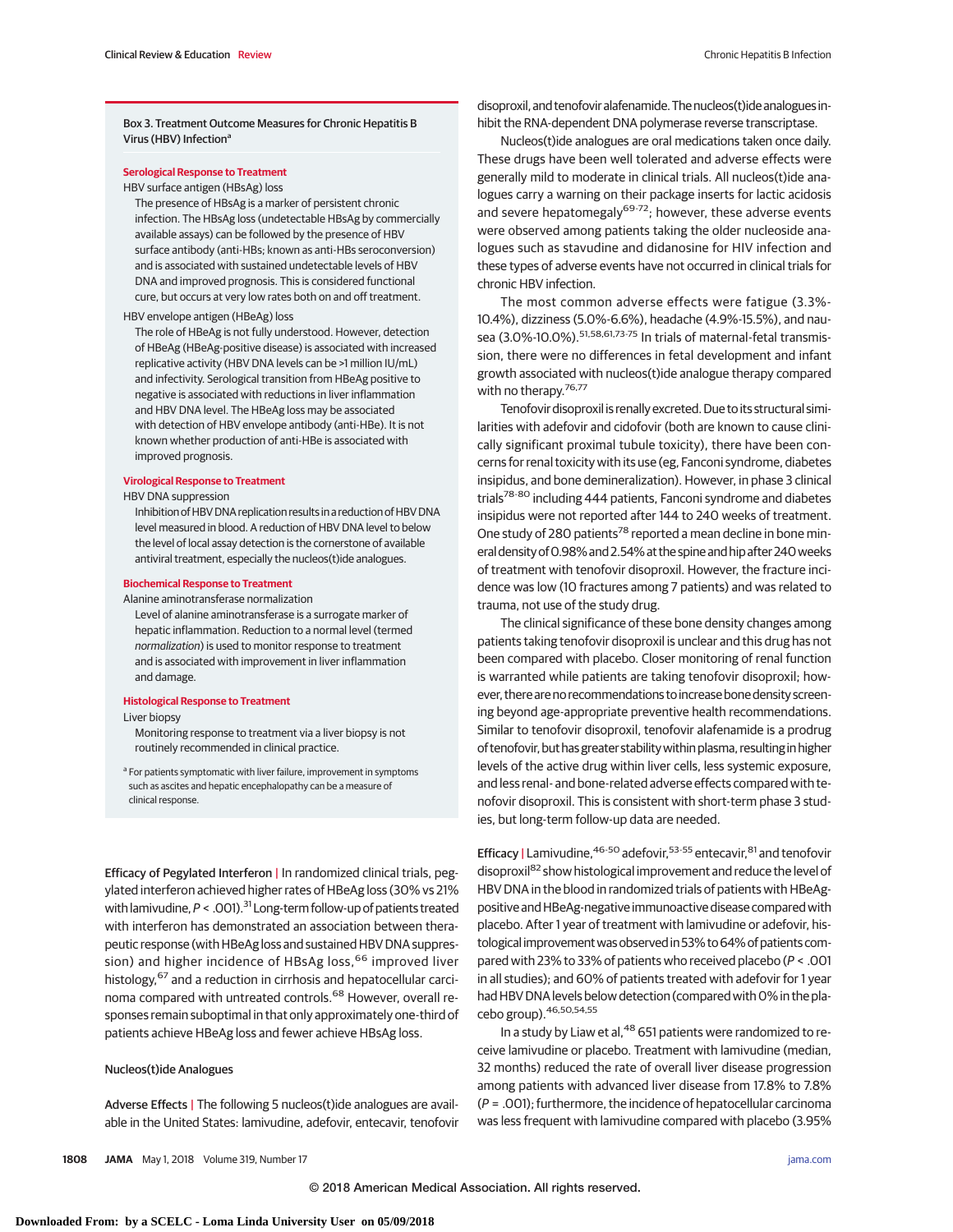|                                        | Mode of                                                  | Table 4. Mechanism of Action and Adverse Effects of Major Therapies Available for Chronic Hepatitis B Virus (HBV) Infection<br>Mechanism                                                                          |                                                                                                                                                                                    |                                                                                                                                                                                                                                           |                                                                                                                                                                                                                                                                                                                                                                                                                                                                                                                                                                                                  |                                                                                                                                                                           |                                                  |
|----------------------------------------|----------------------------------------------------------|-------------------------------------------------------------------------------------------------------------------------------------------------------------------------------------------------------------------|------------------------------------------------------------------------------------------------------------------------------------------------------------------------------------|-------------------------------------------------------------------------------------------------------------------------------------------------------------------------------------------------------------------------------------------|--------------------------------------------------------------------------------------------------------------------------------------------------------------------------------------------------------------------------------------------------------------------------------------------------------------------------------------------------------------------------------------------------------------------------------------------------------------------------------------------------------------------------------------------------------------------------------------------------|---------------------------------------------------------------------------------------------------------------------------------------------------------------------------|--------------------------------------------------|
| Drug                                   | and Dose<br>Delivery                                     | Action<br>ቴ                                                                                                                                                                                                       | Development<br>of Resistance                                                                                                                                                       | Considerations<br>for Use                                                                                                                                                                                                                 | Adverse Effects                                                                                                                                                                                                                                                                                                                                                                                                                                                                                                                                                                                  | <b>Monitoring During Treatment</b><br>Safety                                                                                                                              | Efficacy                                         |
| Interferons                            |                                                          |                                                                                                                                                                                                                   |                                                                                                                                                                                    |                                                                                                                                                                                                                                           |                                                                                                                                                                                                                                                                                                                                                                                                                                                                                                                                                                                                  |                                                                                                                                                                           |                                                  |
| Pegylated alfa-2a<br>Pegylated alfa-2b | Subcutaneous<br>180 µg/wk<br>for 48 wks<br>injection:    | Binds to type 1 interferon<br>• Antiviral treatment that<br>and antiviral proteins<br>receptors, activating<br>immunomodulatory<br>targets host<br>$\bullet$                                                      | No resistance reported                                                                                                                                                             | DNA levels planning on<br>HBeAg with high HBV<br>response seen among<br>genotype A infection<br>women positive for<br>patients with HBV<br>Finite duration of<br>advantageous for<br>getting pregnant<br>therapy may be<br>Best treatment | · Gastrointestinal symptoms: nausea, diarrhea,<br>Psychiatric disorders: depression<br>(3%-21%), <sup>14,31,32</sup> insomnia (8%-15%) <sup>14,32</sup><br>Flu-like symptoms: fatigue or asthenia,<br>$(14\% - 27\%)$ , pruritus $(5\% - 14\%)$ <sup>14, 31, 32</sup><br>Neutropenia (17%-21%) <sup>14, 32</sup><br>decreased appetite (9%-18%) <sup>14,31,32</sup><br>· Thrombocytopenia (13%-19%) <sup>14,32</sup><br>Dermatologic disorders: alopecia<br>Thyroid dysfunction (6%) <sup>44,45,a</sup><br>pyrexia, myalgia, headache<br>(30%-62%) <sup>14,31,32</sup><br>$\bullet$<br>$\bullet$ | count at wks 2 and 4 and<br>• Liver function test and<br>stimulating hormone<br>complete blood cel<br>level every 12 wk<br>• Measure thyroid<br>then monthly              | serological tests<br>HBV DNA and<br>every 3 mo   |
| Nucleos(t)ide Analogues <sup>B</sup>   |                                                          |                                                                                                                                                                                                                   |                                                                                                                                                                                    |                                                                                                                                                                                                                                           |                                                                                                                                                                                                                                                                                                                                                                                                                                                                                                                                                                                                  |                                                                                                                                                                           |                                                  |
| Lamivudine                             | Oral: 100 mg/d                                           | directly targets the virus<br>• Antiviral treatment that<br>transcriptase activity of<br>HBV polymerase<br>· Inhibits reverse                                                                                     | Resistance among 24%-<br>30% after 1 y <sup>46,47</sup> and 70%<br>after 5 y <sup>2,7</sup>                                                                                        |                                                                                                                                                                                                                                           | Malaise or fatigue (15%-19%) <sup>46,48,49</sup><br>• Upper respiratory tract infections<br>(8%-35%) <sup>48-50</sup><br>• Abdominal pain (13%-15%) <sup>48-50</sup><br>• Diarrhea (14%) <sup>48,50</sup><br>· Nausea, vomiting (9%)46,48,49<br>• Headache $(15\% - 17\%)^{48-50}$                                                                                                                                                                                                                                                                                                               | • Assess lactic acid level <sup>c</sup><br>. Measure renal and liver<br>function every 3-6 mo                                                                             | serological tests<br>HBV DNA and<br>every 3-6 mo |
| Adefovir                               | Oral: 10 mg/d                                            | directly targets the virus<br>• Antiviral treatment that<br>transcriptase activity<br>of HBV polymerase<br>· Inhibits reverse                                                                                     | Resistance among 20% <sup>.</sup><br>29% after 5 y <sup>51,52</sup>                                                                                                                |                                                                                                                                                                                                                                           | Abdominal pain (18%-24%) <sup>49,55</sup><br>• Headache (15%-24%) <sup>53,54</sup><br>Asthenia (10%-25%) <sup>53-55</sup><br>$\bullet$ Nausea (10%)                                                                                                                                                                                                                                                                                                                                                                                                                                              | function every 3-6 mo<br>• Assess lactic acid level <sup>c</sup><br>. Measure renal and liver                                                                             | serological tests<br>every 3-6 mo<br>HBV DNA and |
| Entecavir                              | Oral: 0.5-1.0 mg/d                                       | directly targets the virus<br>Antiviral treatment that<br>transcriptase activity<br>of HBV polymerase<br>· Inhibits reverse<br>$\bullet$                                                                          | after 5 y in nucleos(t)ide-<br>Resistance among 1.2%<br>Resistance increased to<br>>50% among patients<br>with resistance to<br>lamivudine <sup>56,57</sup><br>naive patients<br>٠ | Recommended as first-<br>line therapy                                                                                                                                                                                                     | Elevated alanine aminotransferase level<br>(4%-10%) <sup>58,59</sup><br>Headache (10%)<br>· Fatigue (6%)<br>$\bullet$                                                                                                                                                                                                                                                                                                                                                                                                                                                                            | . Measure renal and liver<br>• Assess lactic acid level <sup>c</sup><br>function every 3-6 mo                                                                             | serological tests<br>HBV DNA and<br>every 3-6 mo |
| disoproxil<br>Tenofovir                | Oral: 300 mg/d                                           | directly targets the virus<br>• Antiviral treatment that<br>transcriptase activity<br>of HBV polymerase<br>· Inhibits reverse                                                                                     | No resistance reported<br>for up to 7 y <sup>60</sup>                                                                                                                              | Recommended as first-<br>line therapy                                                                                                                                                                                                     | • Upper respiratory tract infection (7%) <sup>61</sup><br>• Nasopharyngitis (10%) <sup>61,62</sup><br>• Nausea (9%) <sup>62</sup><br>$\bullet$ Headache $(10\%)^{61}$<br>• Fatigue $(8\%)$ <sup>62</sup>                                                                                                                                                                                                                                                                                                                                                                                         | • Assess lactic acid level <sup>c</sup><br>• Measure renal and liver<br>function every 3-6 mo<br>• Measure creatinine<br>Category B drug<br>for pregnancy<br>kinase level | serological tests<br>every 3-6 mo<br>HBV DNA and |
| alafenamide<br>Tenofovi                | Oral: 25 mg/d                                            | directly targets the virus<br>• Antiviral treatment that<br>transcriptase activity<br>of HBV polymerase<br>· Inhibits reverse                                                                                     | No long-term follow-up<br>data available                                                                                                                                           | Recommended as first-<br>line therapy                                                                                                                                                                                                     | • Upper respiratory tract infection $(7\%)^{61}$<br>• Fatigue $(6\%)^{61}$<br>• Nasopharyngitis $(11\%)^{61}$<br>$\bullet$ Headache $(14\%)^{61}$                                                                                                                                                                                                                                                                                                                                                                                                                                                | • Assess lactic acid level <sup>c</sup><br>• Measure renal and liver<br>function every 3-6 mo<br>· Category B drug for<br>pregnancy                                       | serological tests<br>every 3-6 mo<br>HBV DNA and |
|                                        | Abbreviation: HBeAg, hepatitis B virus envelope antigen. | a Reported in observational studies but not in any randomized clinical trials.                                                                                                                                    |                                                                                                                                                                                    | black box warning.                                                                                                                                                                                                                        | <sup>c</sup> Lactic acidosis and severe hepatomegaly reported during postmarketing; all nucleos(t)ide analogues carry a                                                                                                                                                                                                                                                                                                                                                                                                                                                                          |                                                                                                                                                                           |                                                  |
|                                        |                                                          | <sup>b</sup> Known as reverse transcriptase inhibitors. Most adverse events were graded as mild or moderate and not related<br>to the drug; the frequency was similar in both intervention and comparison groups. |                                                                                                                                                                                    |                                                                                                                                                                                                                                           |                                                                                                                                                                                                                                                                                                                                                                                                                                                                                                                                                                                                  |                                                                                                                                                                           |                                                  |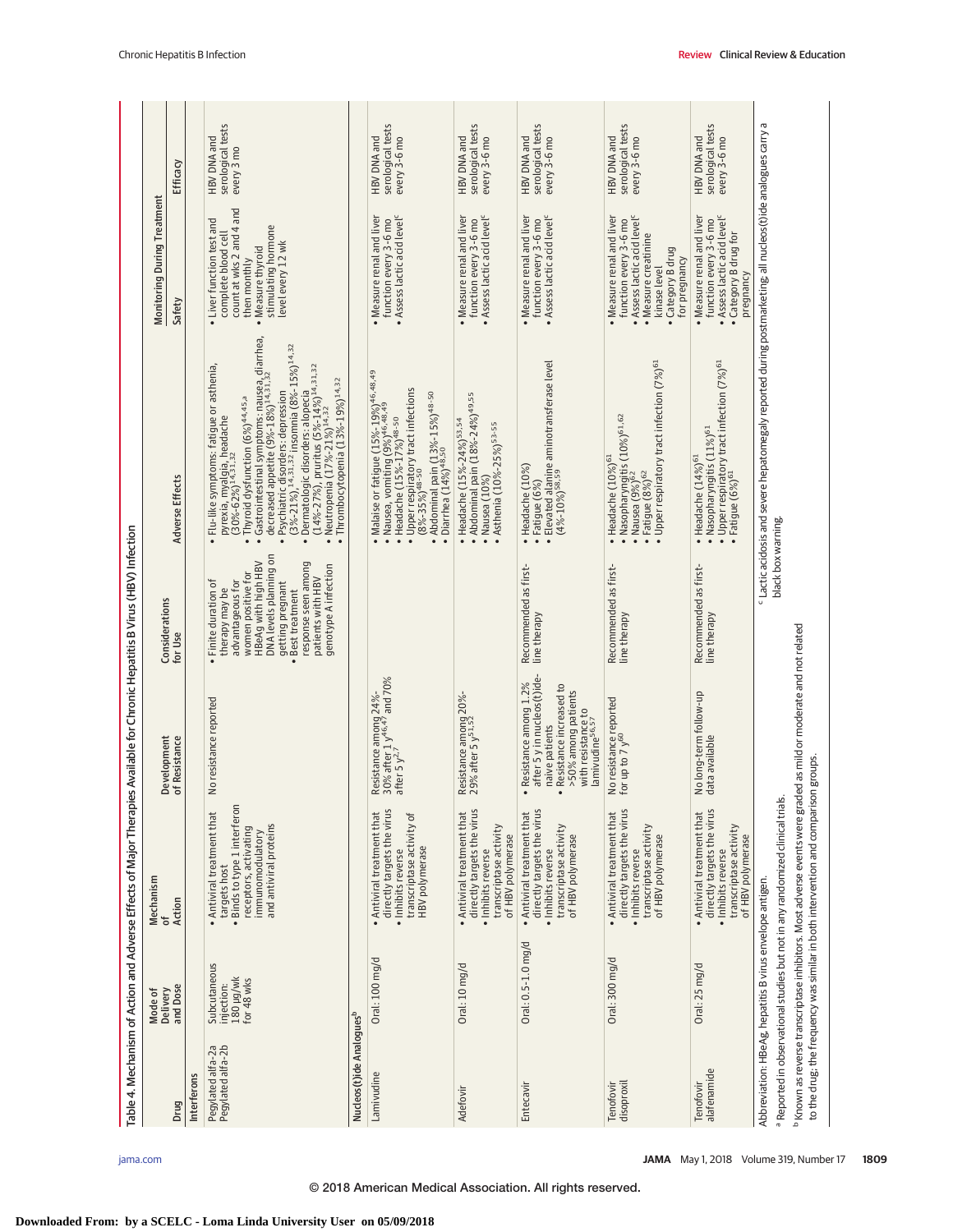vs 7.40%, respectively;  $P = .047$ ).<sup>48</sup> Treatment of patients with acute liver failure secondary to reactivation of chronic HBV infection with tenofovir disoproxil for up to 3 months was associated with an improvement in the probability of survival from 17% to 57% ( $P < .01$ ). <sup>82</sup> However, serological responses (HBeAg and HBsAg loss with or without detection of corresponding antibodies) were low (11%-32% and 0%-2%, respectively).47,49,53

Use of lamivudine and tenofovir disoproxil during pregnancy was associated with lower rates of HBV fetal transmission. In a study of 200 pregnant women who took tenofovir disoproxil during the third trimester, the rate of HBV transmission was reduced from 18% to 5% ( $P = .007$ ).<sup>76</sup>

Drug Selection | Lamivudine and adefovir were the first nucleos(t) ide analogues developed, and their use is limited by the development of resistant variants of HBV. In randomized clinical trials of lamivudine compared with placebo, mutant variants associated with reduced sensitivity to lamivudine were detected in approximately 30% of patients after just 1 year of treatment.<sup>46,47</sup> Mutations causing resistance to adefovir are detected in up to 20% to 29% of patients after 5 years of therapy.<sup>51,52</sup>

In contrast, more recently developed nucleos(t)ide analogues (entecavir and tenofovir disoproxil) havemarkedly lower rates of resistance with a 1.2% probability of developing a resistant strain after 5 years of entecavir therapy among patients not previously treated with nucleos(t)ide analogues<sup>56</sup> and no clinically significant resistant variants identified during up to 7 years of follow-up with tenofovir.<sup>60</sup> Cross-resistance occurs between lamivudine- and entecavir-resistant HBV strains, and the cumulative probability of developing entecavir-resistant variants is more than 50% among patients with disease refractory to lamivudine.<sup>56</sup>

Randomized clinical trials comparing entecavir or tenofovir disoproxil with either lamivudine or adefovir have demonstrated that entecavir and tenofovir disoproxil show histological improvement (including among patients with lamivudine-resistant HBV)<sup>59,83,84</sup> and HBV DNA suppression<sup>58,62,85</sup> more than the comparator. After 96 weeks of treatment with either entecavir or lamivudine, HBV DNA was suppressed in 80% of patients treated with entecavir compared with 39% treated with lamivudine  $(P < .001).$ <sup>58</sup> The rate of HBV DNA suppression after 48 weeks of treatment with tenofovir disoproxil was 93% vs 63% with adefovir among patients positive for HBeAg (P < .001) and was 76% vs 13%, respectively, among patients negative for HBeAg (P < .001). However, the incidence of histological improvement was not different (approximately 70% for all).<sup>62</sup>

In randomized clinical trials comparing entecavir, tenofovir disoproxil, and tenofovir alafenamide, there was no difference in HBV DNA suppression and no therapy was associated with higher rates of HBeAg nor HBsAg loss (14%-30% and <1%, respectively). 61,79,80,86 Two randomized clinical trials compared tenofovir disoproxil and tenofovir alafenamide.<sup>61,80</sup> More than 90% of patients treated with either form of tenofovir achieved HBV DNA suppression; however, treatment with tenofovir alafenamide resulted in ALT level normalization more commonly than tenofovir disoproxil (50% vs 32%, respectively; between-group difference, 17.9% [95% CI, 8.0%-27.7%; P < .001]) and the declines in the mean percentage for bone mineral density and renal function were lower with tenofovir alafenamide.

#### Role of Combination Therapy

The combination of a pegylated interferon and a nucleos(t)ide analogue as initial therapy among untreated patients with viremia was evaluated in a randomized clinical trial of 740 patients.<sup>75</sup> Patients received pegylated interferon or tenofovir disoproxil either in combination or alone. The overall rates of HBsAg loss at 72 weeks (24 weeks after completion of interferon therapy) were low but significantly higher when pegylated interferon was combined with tenofovir compared with tenofovir alone (9.1% vs 0%, respectively; P < .001) or pegylated interferon alone (2.8%; P < .005).

However, when pegylated interferon was added to treatment for HBeAg-negative patients (total of 183 patients) already receiving nucleos(t)ide analogue therapy with an undetectable HBV DNA level, rates of HBsAg loss at 48 weeks of follow-up did not differ between individuals who received pegylated interferon and those who did not (7 of 93 patients [8%] with pegylated interferon combined with nucleos[t]ide analogue vs 3 of 90 patients [3%] with nucleos[t]ide analogue alone;  $P = .15$ .<sup>75</sup>

The combination of entecavir and tenofovir disoproxil has been studied among patients who were not previously treated and among patients with HBV disease resistant to adefovir or entecavir. Antiviral efficacy of dual therapy did not differ from monotherapy and there was no meaningful between-group difference in HBsAg loss (0%-3%).87-89

#### Selection of Antiviral Therapy

Selecting an antiviral regimen requires consideration of both host and viral factors. For most patients, treatment with a nucleos(t)ide analogue is optimal due to its excellent adverse effect profile and ease of administration.

The newer nucleos(t)ide analogues of entecavir, tenofovir disoproxil, and tenofovir alafenamide are considered first-line regimens because of their highefficacy and low rates of resistance. Treatment with an interferon is not associated with the development of mutant viruses with resistance to therapy; however, interferon therapy is not well tolerated.

Treatment with an interferon is contraindicated in patients with uncontrolled psychiatric disorders such as depression, autoimmune disease, severe cardiac disease, and cytopenia.<sup>65</sup> Treatment with an interferon should be reserved for patients with HBV genotype A and who are positive for HBeAg. Treatment with an interferon can also be considered in patients for whom a short-term treatment course is beneficial such as women planning to become pregnant.

#### Long-Term Monitoring

All individuals with chronic HBV infection should be evaluated at least every 6 months for a history and physical, a complete metabolic panel with renal and liver function tests, complete blood cell counts, HBV DNA level, and serological tests for HBeAg and HBsAg. Patients with increasing HBV DNA and ALT levels should be evaluated more frequently.

## Screening for Hepatocellular Carcinoma

Hepatocellular carcinoma tumors double in volume every 4 to 6 months.<sup>90</sup> Therefore, ultrasonography of the liver should be performed every 6 months to screen for hepatocellular carcinoma in an adult patient even if ALT level is normal. In a randomized clinical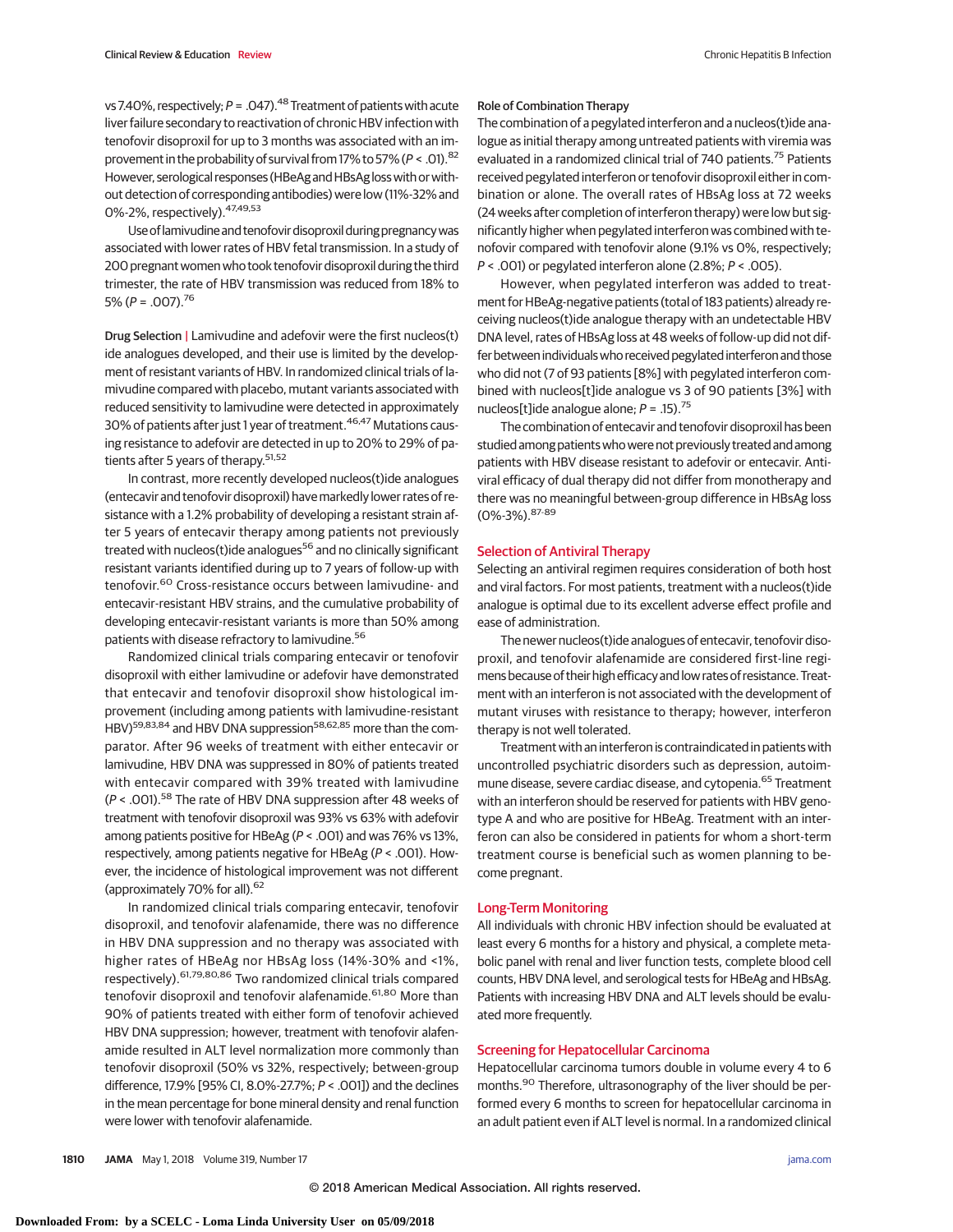trial<sup>91</sup> of 18 816 patients, screening with ultrasonography of the liver and an alpha-fetoprotein test every 6 months was associated with earlier detection and improved hepatocellular carcinoma survival (5-year survival rate of 46.4% vs 0% among unscreened patients). There have been no randomized clinical trials comparing screening every 6 months with annual screening. An abnormal ultrasound of the liver should be followed up by either dynamic computed tomography or magnetic resonance imaging of the liver.<sup>92,93</sup>

#### Controversies and Challenges

#### Cessation of Nucleos(t)ide Analogue Therapy

The presence of HBsAg loss is associated with HBV DNA suppression and is an ideal outcome of antiviral therapy; however, this occurs in only 3% to 11% of patients treated with an interferon, 6,14,30-32 and in only 1% to 12% of patients treated with a nucleos(t)ide analogue for 5 to 7 years.<sup>60,94,95</sup> Therefore, most individuals initiated on nucleos(t)ide analogues remain on therapy indefinitely.

Recent observational studies have reported that the HBsAg loss and HBV DNA suppression that occur during antiviral therapy are durable even after treatment is stopped.<sup>96,97</sup> Therefore, stopping treatment can be considered after extending antiviral therapy 6 to 12 months after HBsAg and HBV DNA become undetectable. However, this approach has not been evaluated in a randomized clinical trial.

For patients without HBsAg loss, discontinuing therapy may be desirable due to potential long-term toxic effects, the cost of medication, and the development of resistance. Current recommendations allow consideration of therapy cessation 1 year after HBeAg becomes unmeasurable.<sup>2,6,7</sup> For patients who are negative for HBeAg at the time of antiviral initiation, cessation can be considered after 3 years of therapy.<sup>2,7</sup>

High rates of virological relapse (91.4%) have been reported within 48 weeks of therapy cessation among patients with HBeAg-negative disease.<sup>57</sup> Patients with cirrhosis should remain on therapy at least until HBsAg loss regardless of HBeAg status; however, this recommendation is based on expert opinion, with few supporting data.

### Screening for Hepatocellular Carcinoma After HBsAg Loss

Even after HBsAg loss, hepatocellular carcinoma can occur, possibly related to persistent covalently closed circular DNA and integration of HBV into host DNA. In an observational prospective study<sup>98</sup> of 158 cases with HBsAg loss not receiving treatment (mean followup, 19.6 years), the annual incidence of hepatocellular carcinomawas 3.8%. There are few data to inform screening recommendations for patients without cirrhosis who undergo HBsAg loss (spontaneous or with antiviral therapy).

## **Conclusions**

Antiviral treatment with either pegylated interferon or a nucleos(t)ide analogue (lamivudine, adefovir, entecavir, tenofovir disoproxil, or tenofovir alafenamide) should be offered to patients with chronic HBV infection and liver inflammation in an effort to reduce progression of liver disease. Nucleos(t)ide analogues should be considered as first-line therapy. Because cure rates are low, most patients will require therapy indefinitely.

#### **ARTICLE INFORMATION**

**Author Contributions:** Dr Kottilil had full access to all of the data in the study and takes responsibility for the integrity of the data and the accuracy of the data analysis.

Study concept and design: Tang, Kottilil. Acquisition, analysis, or interpretation of data: All authors.

Drafting of the manuscript: Tang, Covert, Kottilil. Critical revision of the manuscript for important intellectual content: Tang, Wilson, Kottilil.

Obtained funding: Kottilil.

Administrative, technical, or material support: Covert, Kottilil.

Study supervision: Tang, Kottilil.

**Conflict of Interest Disclosures:** The authors have completed and submitted the ICMJE Form for Disclosure of Potential Conflicts of Interest. Drs Tang, Wilson, and Kottilil reported receiving grant funding from Gilead Sciences. No other disclosures were reported.

**Submissions:** We encourage authors to submit papers for consideration as a Review. Please contact Edward Livingston, MD, at [Edward](mailto:Edward.livingston@jamanetwork.org) [.livingston@jamanetwork.org](mailto:Edward.livingston@jamanetwork.org) or Mary McGrae McDermott, MD, at [mdm608@northwestern.edu.](mailto:mdm608@northwestern.edu)

#### REFERENCES

**1**. Schweitzer A, Horn J, Mikolajczyk RT, et al. Estimations of worldwide prevalence of chronic hepatitis B virus infection. Lancet[. 2015;386](https://www.ncbi.nlm.nih.gov/pubmed/26231459) [\(10003\):1546-1555.](https://www.ncbi.nlm.nih.gov/pubmed/26231459)

**2**. Sarin SK, Kumar M, Lau GK, et al. Asian-Pacific clinical practice guidelines on the management of hepatitis B. Hepatol Int[. 2016;10\(1\):1-98.](https://www.ncbi.nlm.nih.gov/pubmed/26563120)

**3**. Fattovich G. Natural history and prognosis of hepatitis B. Semin Liver Dis[. 2003;23\(1\):47-58.](https://www.ncbi.nlm.nih.gov/pubmed/12616450)

**4**. Poh Z, Goh BB, Chang PE, Tan CK. Rates of cirrhosis and hepatocellular carcinoma in chronic hepatitis B and the role of surveillance. [Eur J](https://www.ncbi.nlm.nih.gov/pubmed/25831135) [Gastroenterol Hepatol](https://www.ncbi.nlm.nih.gov/pubmed/25831135). 2015;27(6):638-643.

**5**. Yang JD, Kim WR, Coelho R, et al. Cirrhosis is present in most patients with hepatitis B and hepatocellular carcinoma. [Clin Gastroenterol Hepatol](https://www.ncbi.nlm.nih.gov/pubmed/20831903). [2011;9\(1\):64-70.](https://www.ncbi.nlm.nih.gov/pubmed/20831903)

**6**. Terrault NA, Bzowej NH, Chang KM, et al. AASLD guidelines for treatment of chronic hepatitis B. Hepatology[. 2016;63\(1\):261-283.](https://www.ncbi.nlm.nih.gov/pubmed/26566064)

**7**. European Association for the Study of the Liver; European Association for the Study of the Liver. EASL 2017 clinical practice guidelines on the management of hepatitis B virus infection. [J Hepatol](https://www.ncbi.nlm.nih.gov/pubmed/28427875). [2017;67\(2\):370-398.](https://www.ncbi.nlm.nih.gov/pubmed/28427875)

**8**. Ott JJ, Stevens GA, Groeger J, Wiersma ST. Global epidemiology of hepatitis B virus infection. Vaccine[. 2012;30\(12\):2212-2219.](https://www.ncbi.nlm.nih.gov/pubmed/22273662)

**9**. Roberts H, Kruszon-Moran D, Ly KN, et al. Prevalence of chronic hepatitis B virus (HBV) infection in US households. [Hepatology](https://www.ncbi.nlm.nih.gov/pubmed/26251317). 2016;63 [\(2\):388-397.](https://www.ncbi.nlm.nih.gov/pubmed/26251317)

**10**. Chu CJ, Keeffe EB, Han SH, et al. Hepatitis B virus genotypes in the United States. Gastroenterology[. 2003;125\(2\):444-451.](https://www.ncbi.nlm.nih.gov/pubmed/12891547)

**11**. Centers for Disease Control and Prevention. Chronic hepatitis B. [https://www.cdc.gov](https://www.cdc.gov/hepatitis/statistics/2015surveillance/pdfs/2015HepSurveillanceRpt.pdf) [/hepatitis/statistics/2015surveillance/pdfs](https://www.cdc.gov/hepatitis/statistics/2015surveillance/pdfs/2015HepSurveillanceRpt.pdf) [/2015HepSurveillanceRpt.pdf.](https://www.cdc.gov/hepatitis/statistics/2015surveillance/pdfs/2015HepSurveillanceRpt.pdf) Accessed November 21, 2017.

**12**. Weinbaum CM, Williams I, Mast EE, et al. Recommendations for identification and public health management of persons with chronic hepatitis B virus infection. [MMWR Recomm Rep](https://www.ncbi.nlm.nih.gov/pubmed/18802412). [2008;57\(RR-8\):1-20.](https://www.ncbi.nlm.nih.gov/pubmed/18802412)

**13**. Kamarulzaman A, Reid SE, Schwitters A, et al. Prevention of transmission of HIV, hepatitis B virus, hepatitis C virus, and tuberculosis in prisoners. [Lancet](https://www.ncbi.nlm.nih.gov/pubmed/27427456). [2016;388\(10049\):1115-1126.](https://www.ncbi.nlm.nih.gov/pubmed/27427456)

**14**. Janssen HL, van Zonneveld M, Senturk H, et al. Pegylated interferon alfa-2b alone or in combination with lamivudine for HBeAg-positive chronic hepatitis B. Lancet[. 2005;365\(9454\):123-](https://www.ncbi.nlm.nih.gov/pubmed/15639293) [129.](https://www.ncbi.nlm.nih.gov/pubmed/15639293)

**15**. Wong GL, Chan HL, Yiu KK, et al. Meta-analysis: the association of hepatitis B virus genotypes and hepatocellular carcinoma. [Aliment Pharmacol Ther](https://www.ncbi.nlm.nih.gov/pubmed/23305043). [2013;37\(5\):517-526.](https://www.ncbi.nlm.nih.gov/pubmed/23305043)

**16**. Chen CJ, Yang HI. Natural history of chronic hepatitis B revealed. [J Gastroenterol Hepatol](https://www.ncbi.nlm.nih.gov/pubmed/21323729). 2011; [26\(4\):628-638.](https://www.ncbi.nlm.nih.gov/pubmed/21323729)

**17**. Parkin DM. The global health burden of infection-associated cancers in the year 2002. [Int J](https://www.ncbi.nlm.nih.gov/pubmed/16404738) Cancer[. 2006;118\(12\):3030-3044.](https://www.ncbi.nlm.nih.gov/pubmed/16404738)

**18**. Ferlay J, Soerjomataram I, Dikshit R, et al. Cancer incidence and mortality worldwide. [Int J](https://www.ncbi.nlm.nih.gov/pubmed/25220842) Cancer[. 2015;136\(5\):E359-E386.](https://www.ncbi.nlm.nih.gov/pubmed/25220842)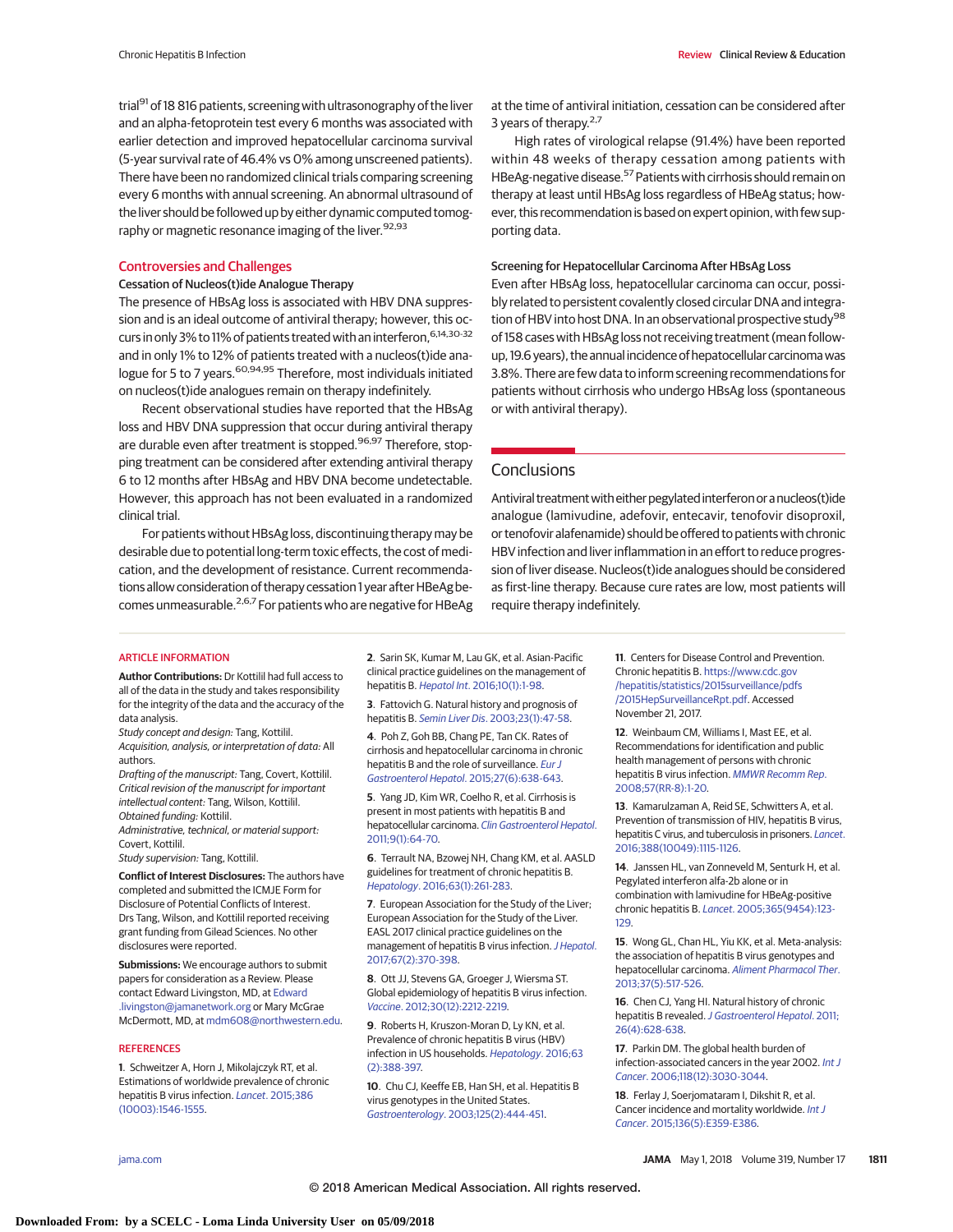**19**. Chayanupatkul M, Omino R, Mittal S, et al. Hepatocellular carcinoma in the absence of cirrhosis in patients with chronic hepatitis B virus infection.J Hepatol[. 2017;66\(2\):355-362.](https://www.ncbi.nlm.nih.gov/pubmed/27693539)

**20**. Chu CM, Liaw YF. Hepatitis B surface antigen seroclearance during chronic HBV infection. [Antivir](https://www.ncbi.nlm.nih.gov/pubmed/20386068) Ther[. 2010;15\(2\):133-143.](https://www.ncbi.nlm.nih.gov/pubmed/20386068)

**21**. Liang TJ. Hepatitis B: the virus and disease. Hepatology[. 2009;49\(5\)\(suppl\):S13-S21.](https://www.ncbi.nlm.nih.gov/pubmed/19399811)

**22**. Hsu YS, Chien RN, Yeh CT, et al. Long-term outcome after spontaneous HBeAg seroconversion in patients with chronic hepatitis B. [Hepatology](https://www.ncbi.nlm.nih.gov/pubmed/12029639). [2002;35\(6\):1522-1527.](https://www.ncbi.nlm.nih.gov/pubmed/12029639)

**23**. Chu CM, Hung SJ, Lin J, et al. Natural history of hepatitis B e antigen to antibody seroconversion in patients with normal serum aminotransferase levels. Am J Med[. 2004;116\(12\):829-834.](https://www.ncbi.nlm.nih.gov/pubmed/15178498)

**24**. Kumar M, Chauhan R, Gupta N, et al. Spontaneous increases in alanine aminotransferase levels in asymptomatic chronic hepatitis B virus-infected patients. [Gastroenterology](https://www.ncbi.nlm.nih.gov/pubmed/19208347). 2009; [136\(4\):1272-1280.](https://www.ncbi.nlm.nih.gov/pubmed/19208347)

**25**. Liaw YF, Tai DI, Chu CM, et al. Acute exacerbation in chronic type B hepatitis. [Hepatology](https://www.ncbi.nlm.nih.gov/pubmed/2433203). [1987;7\(1\):20-23.](https://www.ncbi.nlm.nih.gov/pubmed/2433203)

**26**. Chu CM, Sheen IS, Lin SM, Liaw YF. Sex difference in chronic hepatitis B virus infection. Clin Infect Dis[. 1993;16\(5\):709-713.](https://www.ncbi.nlm.nih.gov/pubmed/8507764)

**27**. Ahn SH, Park YN, Park JY, et al. Long-term clinical and histological outcomes in patients with spontaneous hepatitis B surface antigen seroclearance. J Hepatol[. 2005;42\(2\):188-194.](https://www.ncbi.nlm.nih.gov/pubmed/15664243)

**28**. McMahon BJ. The natural history of chronic hepatitis B virus infection. Hepatology[. 2009;49\(5\)](https://www.ncbi.nlm.nih.gov/pubmed/19399792) [\(suppl\):S45-S55.](https://www.ncbi.nlm.nih.gov/pubmed/19399792)

**29**. Lok AS, Zoulim F, Dusheiko G, Ghany MG. Hepatitis B cure. Hepatology[. 2017;66\(4\):1296-1313.](https://www.ncbi.nlm.nih.gov/pubmed/28762522)

**30**. Buster EH, Flink HJ, Cakaloglu Y, et al. Sustained HBeAg and HBsAg loss after long-term follow-up of HBeAg-positive patients treated with peginterferon alpha-2b. [Gastroenterology](https://www.ncbi.nlm.nih.gov/pubmed/18585385). 2008; [135\(2\):459-467.](https://www.ncbi.nlm.nih.gov/pubmed/18585385)

**31**. Lau GK, Piratvisuth T, Luo KX, et al. Peginterferon alfa-2a, lamivudine, and the combination for HBeAg-positive chronic hepatitis B. N Engl J Med[. 2005;352\(26\):2682-2695.](https://www.ncbi.nlm.nih.gov/pubmed/15987917)

**32**. Marcellin P, Lau GK, Bonino F, et al. Peginterferon alfa-2a alone, lamivudine alone, and the two in combination in patients with HBeAg-negative chronic hepatitis B. [N Engl J Med](https://www.ncbi.nlm.nih.gov/pubmed/15371578). [2004;351\(12\):1206-1217.](https://www.ncbi.nlm.nih.gov/pubmed/15371578)

**33**. Huang YH, Hsiao LT, Hong YC, et al. Randomized controlled trial of entecavir prophylaxis for rituximab-associated hepatitis B virus reactivation in patients with lymphoma and resolved hepatitis B.J Clin Oncol[. 2013;31\(22\):2765-](https://www.ncbi.nlm.nih.gov/pubmed/23775967) [2772.](https://www.ncbi.nlm.nih.gov/pubmed/23775967)

**34**. Bersoff-Matcha SJ, Cao K, Jason M, et al. Hepatitis B virus reactivation associated with direct-acting antiviral therapy for chronic hepatitis c virus. Ann Intern Med[. 2017;166\(11\):792-798.](https://www.ncbi.nlm.nih.gov/pubmed/20087968)

**35**. Belperio PS, Shahoumian TA, Mole LA, Backus LI. Evaluation of hepatitis B reactivation among 62,920 veterans treated with oral hepatitis C antivirals. Hepatology[. 2017;66\(1\):27-36.](https://www.ncbi.nlm.nih.gov/pubmed/28240789)

**36**. Kim WR, Berg T, Asselah T, et al. Evaluation of APRI and FIB-4 scoring systems for non-invasive

assessment of hepatic fibrosis in chronic hepatitis B patients.J Hepatol[. 2016;64\(4\):773-780.](https://www.ncbi.nlm.nih.gov/pubmed/26626497)

**37**. Salkic NN, Jovanovic P, Hauser G, Brcic M. FibroTest/Fibrosure for significant liver fibrosis and cirrhosis in chronic hepatitis B. [Am J Gastroenterol](https://www.ncbi.nlm.nih.gov/pubmed/24535095). [2014;109\(6\):796-809.](https://www.ncbi.nlm.nih.gov/pubmed/24535095)

**38**. Seeff LB, Everson GT, Morgan TR, et al. Complication rate of percutaneous liver biopsies among persons with advanced chronic liver disease in the HALT-C trial. [Clin Gastroenterol Hepatol](https://www.ncbi.nlm.nih.gov/pubmed/20362695). [2010;8\(10\):877-883.](https://www.ncbi.nlm.nih.gov/pubmed/20362695)

**39**. Piccinino F, Sagnelli E, Pasquale G, Giusti G. Complications following percutaneous liver biopsy: a multicentre retrospective study on 68,276 biopsies.J Hepatol[. 1986;2\(2\):165-173.](https://www.ncbi.nlm.nih.gov/pubmed/3958472)

**40**. ter Borg F, ten Kate FJ, Cuypers HT, et al. A survey of liver pathology in needle biopsies from HBsAg and anti-HBe positive individuals. [J Clin Pathol](https://www.ncbi.nlm.nih.gov/pubmed/10961179). [2000;53\(7\):541-548.](https://www.ncbi.nlm.nih.gov/pubmed/10961179)

**41**. Ratziu V, Charlotte F, Heurtier A, et al. Sampling variability of liver biopsy in nonalcoholic fatty liver disease. Gastroenterology[. 2005;128\(7\):1898-1906.](https://www.ncbi.nlm.nih.gov/pubmed/15940625)

**42**. Li Y, Huang YS, Wang ZZ, et al. Systematic review with meta-analysis. [Aliment Pharmacol Ther](https://www.ncbi.nlm.nih.gov/pubmed/26669632). [2016;43\(4\):458-469.](https://www.ncbi.nlm.nih.gov/pubmed/26669632)

**43**. Li Y, Chen Y, Zhao Y. The diagnostic value of the FIB-4 index for staging hepatitis B-related fibrosis. PLoS One[. 2014;9\(8\):e105728.](https://www.ncbi.nlm.nih.gov/pubmed/25165830)

**44**. Kozielewicz D, Zaleśna A, Dybowska D. Can pegylated interferon α 2a cause development of thyroid disorders in patients with chronic hepatitis B? [Expert Opin Drug Saf](https://www.ncbi.nlm.nih.gov/pubmed/24930451). 2014;13(8):1009- [1014.](https://www.ncbi.nlm.nih.gov/pubmed/24930451)

**45**. Chen XF, Chen XP, Ma XJ, et al. Prevalence and clinical characteristics of thyroid disease induced by chronic hepatitis B treated with polyethylene glycol (peg) interferon-alpha [in Chinese]. [Zhonghua Shi](https://www.ncbi.nlm.nih.gov/pubmed/23002550) [Yan He Lin Chuang Bing Du Xue Za Zhi](https://www.ncbi.nlm.nih.gov/pubmed/23002550). 2012;26(2): [117-119.](https://www.ncbi.nlm.nih.gov/pubmed/23002550)

**46**. Dienstag JL, Schiff ER, Wright TL, et al. Lamivudine as initial treatment for chronic hepatitis B in the United States. N Engl J Med[. 1999;341\(17\):](https://www.ncbi.nlm.nih.gov/pubmed/10528035) [1256-1263.](https://www.ncbi.nlm.nih.gov/pubmed/10528035)

**47**. Chan HL, Wang H, Niu J, et al. Two-year lamivudine treatment for hepatitis B e antigen-negative chronic hepatitis B. [Antivir Ther](https://www.ncbi.nlm.nih.gov/pubmed/17591024). [2007;12\(3\):345-353.](https://www.ncbi.nlm.nih.gov/pubmed/17591024)

**48**. Liaw YF, Sung JJ, Chow WC, et al. Lamivudine for patients with chronic hepatitis B and advanced liver disease. N Engl J Med[. 2004;351\(15\):1521-1531.](https://www.ncbi.nlm.nih.gov/pubmed/15470215)

**49**. Tassopoulos NC, Volpes R, Pastore G, et al. Efficacy of lamivudine in patients with hepatitis B e antigen-negative/hepatitis B virus DNA-positive (precore mutant) chronic hepatitis B. [Hepatology](https://www.ncbi.nlm.nih.gov/pubmed/10051494). [1999;29\(3\):889-896.](https://www.ncbi.nlm.nih.gov/pubmed/10051494)

**50**. Lai CL, Chien RN, Leung NW, et al. A one-year trial of lamivudine for chronic hepatitis B. [N Engl J](https://www.ncbi.nlm.nih.gov/pubmed/9654535) Med[. 1998;339\(2\):61-68.](https://www.ncbi.nlm.nih.gov/pubmed/9654535)

**51**. Marcellin P, Chang TT, Lim SG, et al. Long-term efficacy and safety of adefovir dipivoxil for the treatment of hepatitis B e antigen-positive chronic hepatitis B. Hepatology[. 2008;48\(3\):750-758.](https://www.ncbi.nlm.nih.gov/pubmed/18752330)

**52**. Hadziyannis SJ, Tassopoulos NC, Heathcote EJ, et al. Long-term therapy with adefovir dipivoxil for HBeAg-negative chronic hepatitis B for up to 5 years. Gastroenterology[. 2006;131\(6\):1743-1751.](https://www.ncbi.nlm.nih.gov/pubmed/17087951)

**53**. Hadziyannis SJ, Tassopoulos NC, Heathcote EJ, et al. Long-term therapy with adefovir dipivoxil for

HBeAg-negative chronic hepatitis B. [N Engl J Med](https://www.ncbi.nlm.nih.gov/pubmed/15987916). [2005;352\(26\):2673-2681.](https://www.ncbi.nlm.nih.gov/pubmed/15987916)

**54**. Marcellin P, Chang TT, Lim SG, et al. Adefovir dipivoxil for the treatment of hepatitis B e antigen-positive chronic hepatitis B. [N Engl J Med](https://www.ncbi.nlm.nih.gov/pubmed/12606735). [2003;348\(9\):808-816.](https://www.ncbi.nlm.nih.gov/pubmed/12606735)

**55**. Hadziyannis SJ, Tassopoulos NC, Heathcote EJ, et al. Adefovir dipivoxil for the treatment of hepatitis B e antigen-negative chronic hepatitis B. N Engl J Med[. 2003;348\(9\):800-807.](https://www.ncbi.nlm.nih.gov/pubmed/12606734)

**56**. Tenney DJ, Rose RE, Baldick CJ, et al. Long-term monitoring shows hepatitis B virus resistance to entecavir in nucleoside-naïve patients is rare through 5 years of therapy. [Hepatology](https://www.ncbi.nlm.nih.gov/pubmed/19280622). [2009;49\(5\):1503-1514.](https://www.ncbi.nlm.nih.gov/pubmed/19280622)

**57**. Seto WK, Hui AJ, Wong VW, et al. Treatment cessation of entecavir in Asian patients with hepatitis B e antigen negative chronic hepatitis B. [Gut](https://www.ncbi.nlm.nih.gov/pubmed/24833635). [2015;64\(4\):667-672.](https://www.ncbi.nlm.nih.gov/pubmed/24833635)

**58**. Gish RG, Lok AS, Chang TT, et al. Entecavir therapy for up to 96 weeks in patients with HBeAg-positive chronic hepatitis B. [Gastroenterology](https://www.ncbi.nlm.nih.gov/pubmed/17983800). [2007;133\(5\):1437-1444.](https://www.ncbi.nlm.nih.gov/pubmed/17983800)

**59**. Sherman M, Yurdaydin C, Sollano J, et al. Entecavir for treatment of lamivudine-refractory, HBeAg-positive chronic hepatitis B. [Gastroenterology](https://www.ncbi.nlm.nih.gov/pubmed/16762627). [2006;130\(7\):2039-2049.](https://www.ncbi.nlm.nih.gov/pubmed/16762627)

**60**. Buti M, Tsai N, Petersen J, et al. Seven-year efficacy and safety of treatment with tenofovir disoproxil fumarate for chronic hepatitis B virus infection. Dig Dis Sci[. 2015;60\(5\):1457-1464.](https://www.ncbi.nlm.nih.gov/pubmed/25532501)

**61**. Buti M, Gane E, Seto WK, et al. Tenofovir alafenamide versus tenofovir disoproxil fumarate for the treatment of patients with HBeAg-negative chronic hepatitis B virus infection. [Lancet](https://www.ncbi.nlm.nih.gov/pubmed/28404092) [Gastroenterol Hepatol](https://www.ncbi.nlm.nih.gov/pubmed/28404092). 2016;1(3):196-206.

**62**. Marcellin P, Heathcote EJ, Buti M, et al. Tenofovir disoproxil fumarate versus adefovir dipivoxil for chronic hepatitis B. [N Engl J Med](https://www.ncbi.nlm.nih.gov/pubmed/19052126). [2008;359\(23\):2442-2455.](https://www.ncbi.nlm.nih.gov/pubmed/19052126)

**63**. Asselah T, Lada O, Moucari R, et al. Interferon therapy for chronic hepatitis B. [Clin Liver Dis](https://www.ncbi.nlm.nih.gov/pubmed/17981231). [2007;11\(4\):839-849, viii.](https://www.ncbi.nlm.nih.gov/pubmed/17981231)

**64**. Rijckborst V, Janssen HL. The role of interferon in hepatitis B therapy. [Curr Hepat Rep](https://www.ncbi.nlm.nih.gov/pubmed/20949114). 2010;9(4): [231-238.](https://www.ncbi.nlm.nih.gov/pubmed/20949114)

**65**. US Food and Drug Administration. PEGASYS (peginterferon alfa-2a) package insert. [https://www.accessdata.fda.gov/drugsatfda\\_docs](https://www.accessdata.fda.gov/drugsatfda_docs/label/2008/103964s5154lbl.pdf) [/label/2008/103964s5154lbl.pdf.](https://www.accessdata.fda.gov/drugsatfda_docs/label/2008/103964s5154lbl.pdf) Accessed June 20, 2017.

**66**. Marcellin P, Bonino F, Lau GK, et al. Sustained response of hepatitis B e antigen-negative patients 3 years after treatment with peginterferon alpha-2a. [Gastroenterology](https://www.ncbi.nlm.nih.gov/pubmed/19303414). [2009;136\(7\):2169-2179.e1, 4.](https://www.ncbi.nlm.nih.gov/pubmed/19303414)

**67**. van Zonneveld M, Honkoop P, Hansen BE, et al. Long-term follow-up of alpha-interferon treatment of patients with chronic hepatitis B. [Hepatology](https://www.ncbi.nlm.nih.gov/pubmed/14999700).

[2004;39\(3\):804-810.](https://www.ncbi.nlm.nih.gov/pubmed/14999700)

**68**. Lin SM, Yu ML, Lee CM, et al. Interferon therapy in HBeAg positive chronic hepatitis reduces progression to cirrhosis and hepatocellular carcinoma.J Hepatol[. 2007;46\(1\):45-52.](https://www.ncbi.nlm.nih.gov/pubmed/17107734)

**69**. Gilead Sciences. VEMLIDY (tenofovir alafenamide) package insert. [https://www.gilead](https://www.gilead.com/~/media/files/pdfs/medicines/liver-disease/vemlidy/vemlidy_pi.pdf?la=en) [.com/~/media/files/pdfs/medicines/liver-disease](https://www.gilead.com/~/media/files/pdfs/medicines/liver-disease/vemlidy/vemlidy_pi.pdf?la=en)